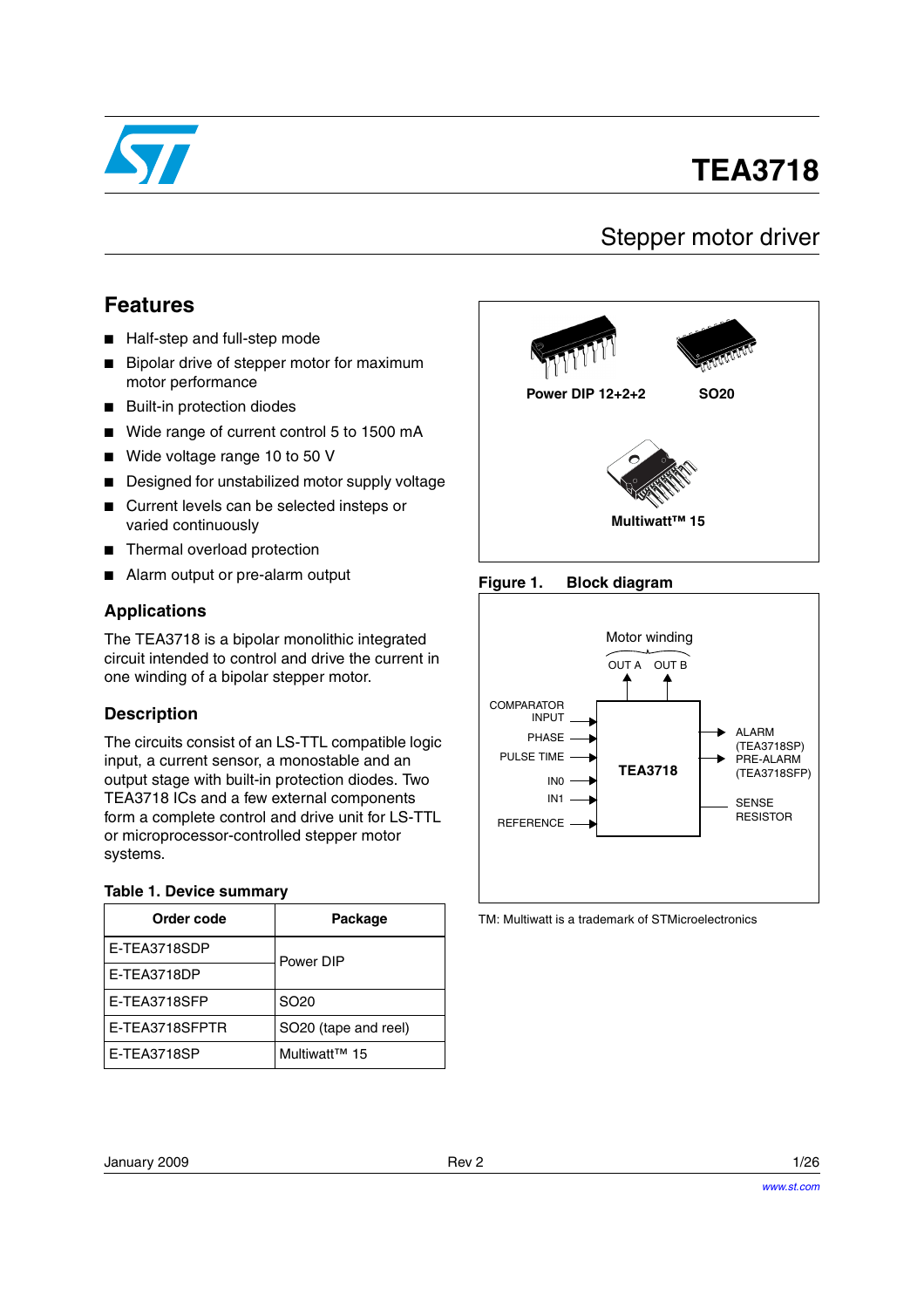# <span id="page-1-0"></span>**1 Pin connections**





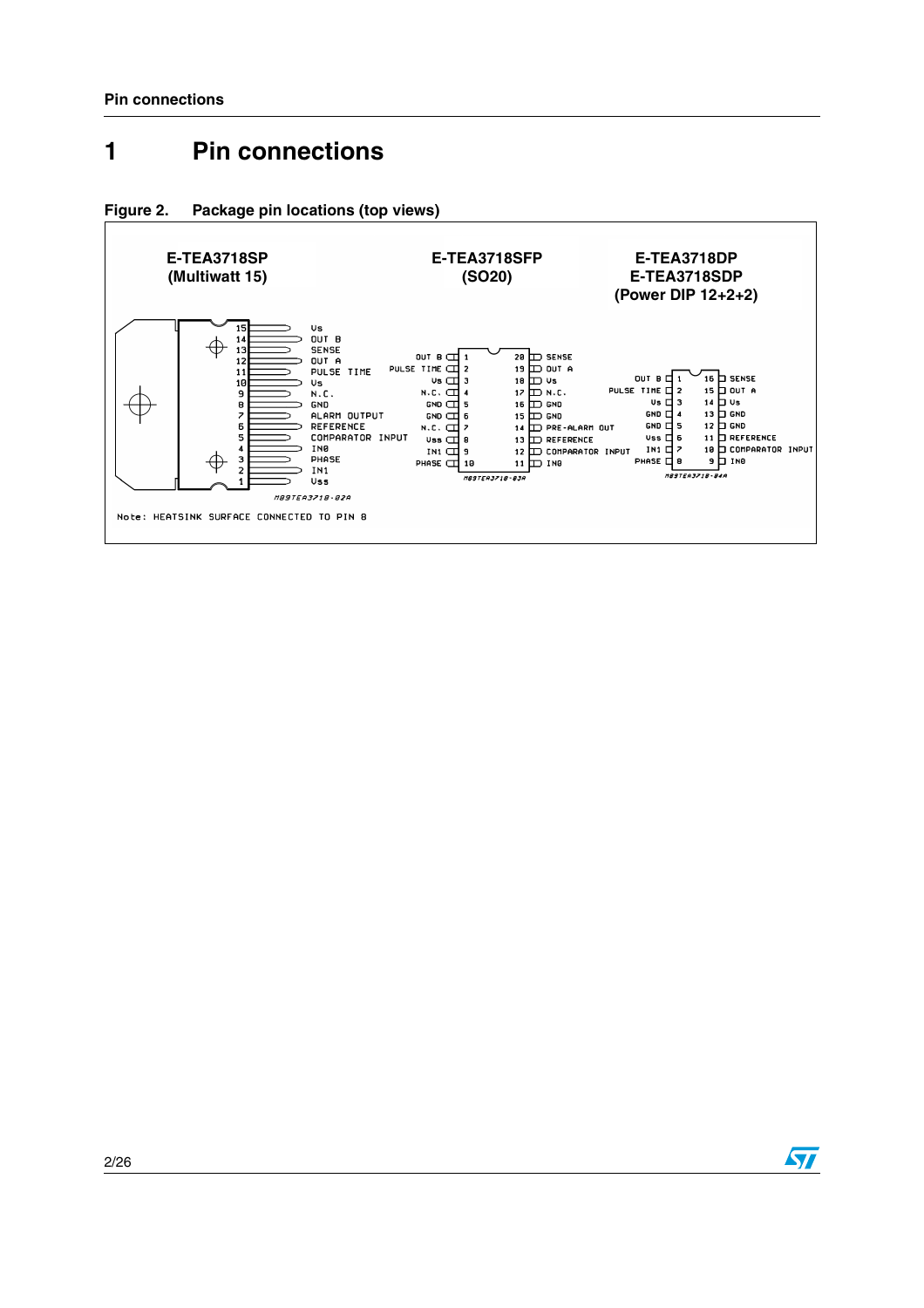# **Contents**

| 1                       |     |                                                        |
|-------------------------|-----|--------------------------------------------------------|
| $\overline{2}$          |     |                                                        |
| 3                       |     |                                                        |
|                         | 3.1 |                                                        |
|                         | 3.2 |                                                        |
|                         | 3.3 |                                                        |
|                         | 3.4 |                                                        |
| $\overline{\mathbf{4}}$ |     |                                                        |
|                         | 4.1 | Alarm output (TEA3718SP, TEA3718DP and TEA3718SDP)  14 |
|                         | 4.2 |                                                        |
|                         | 4.3 |                                                        |
|                         | 4.4 |                                                        |
| 5                       |     |                                                        |
|                         | 5.1 |                                                        |
|                         | 5.2 |                                                        |
|                         | 5.3 |                                                        |
|                         | 5.4 |                                                        |
|                         | 5.5 |                                                        |
|                         | 5.6 |                                                        |
|                         | 5.7 |                                                        |

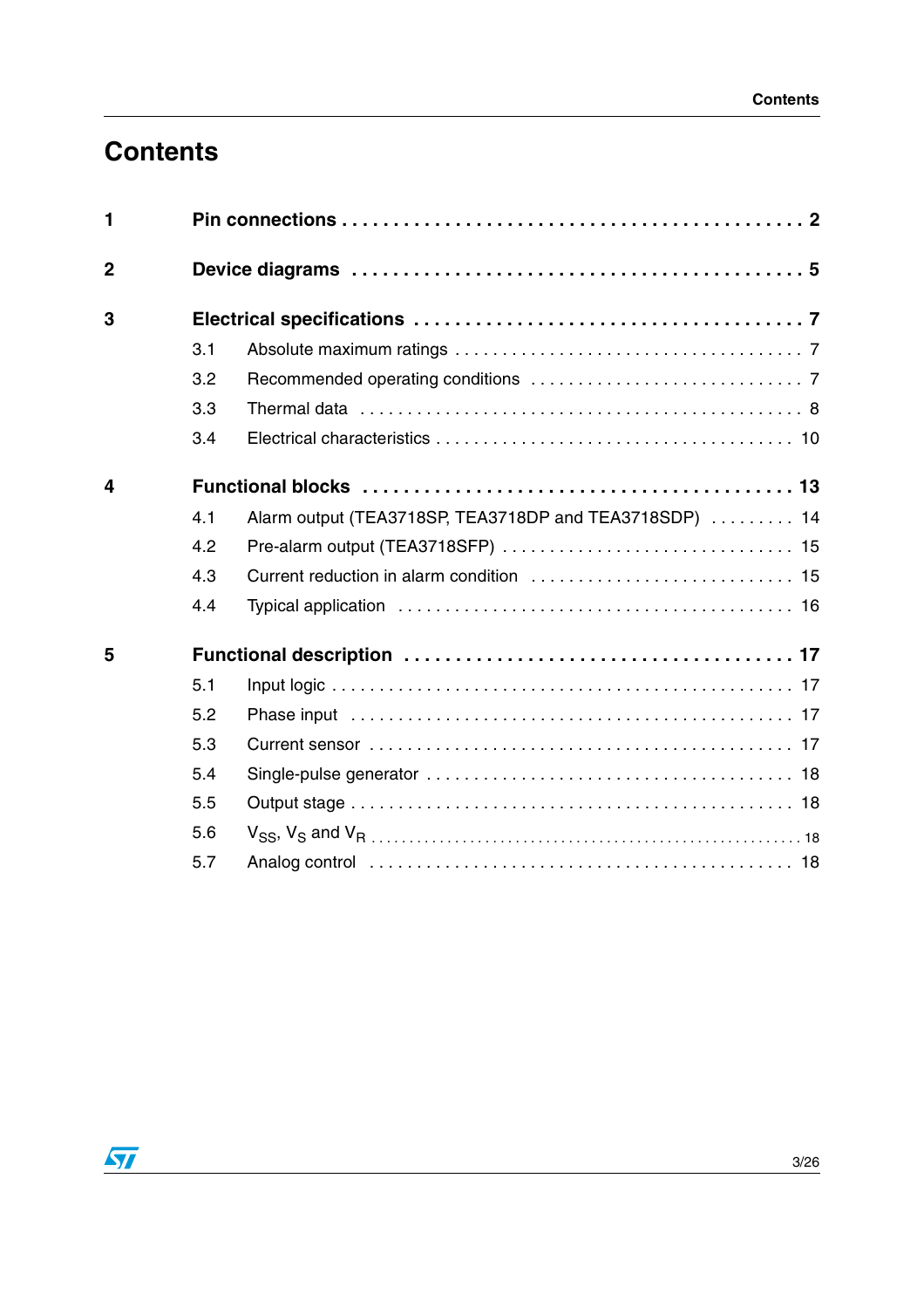| 6 |     |  |
|---|-----|--|
|   | 6.1 |  |
|   | 6.2 |  |
|   | 6.3 |  |
|   | 6.4 |  |
| 7 |     |  |
|   |     |  |

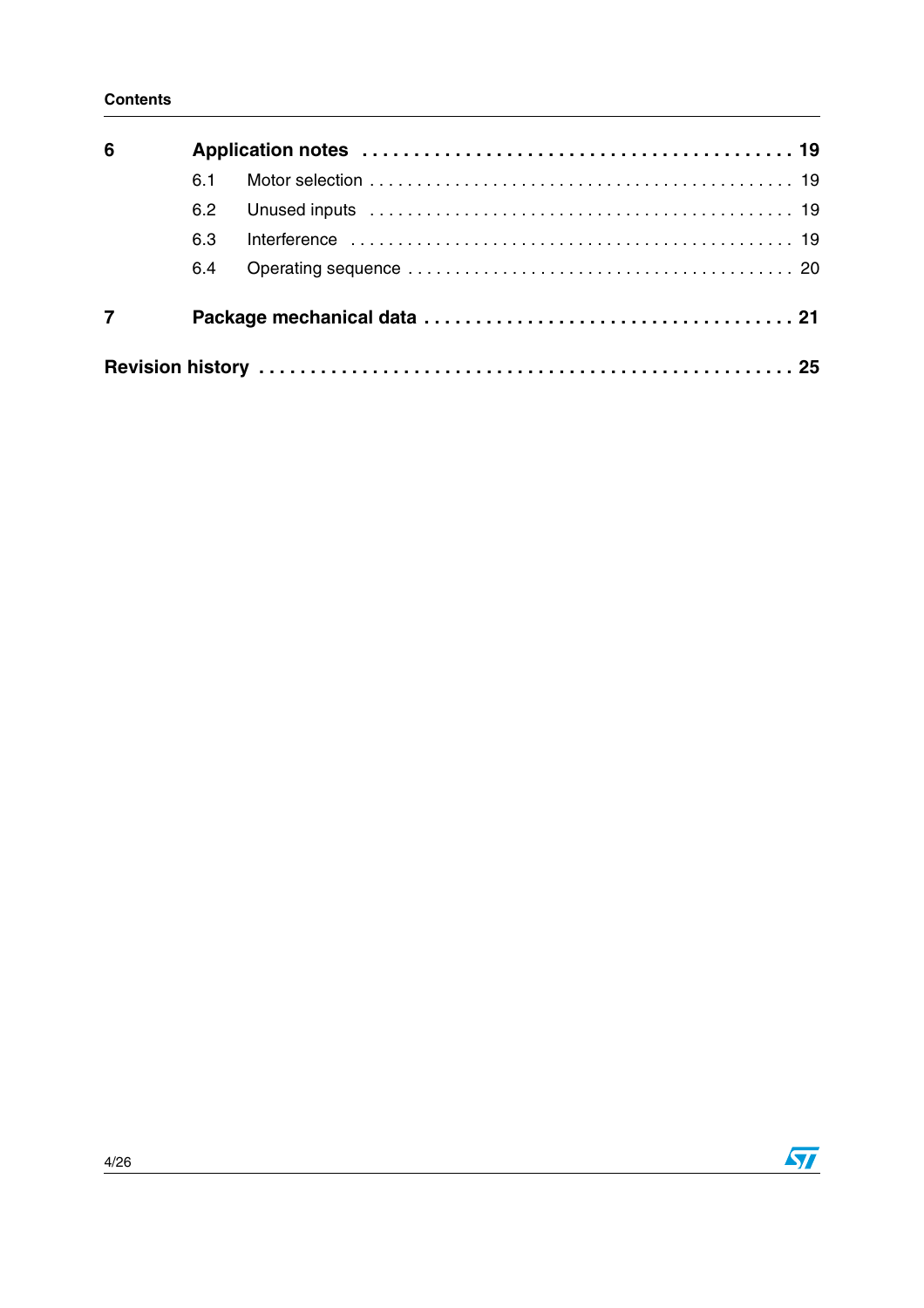# <span id="page-4-0"></span>**2 Device diagrams**





#### **Figure 4. Detailed block diagram (TEA3718SP)**



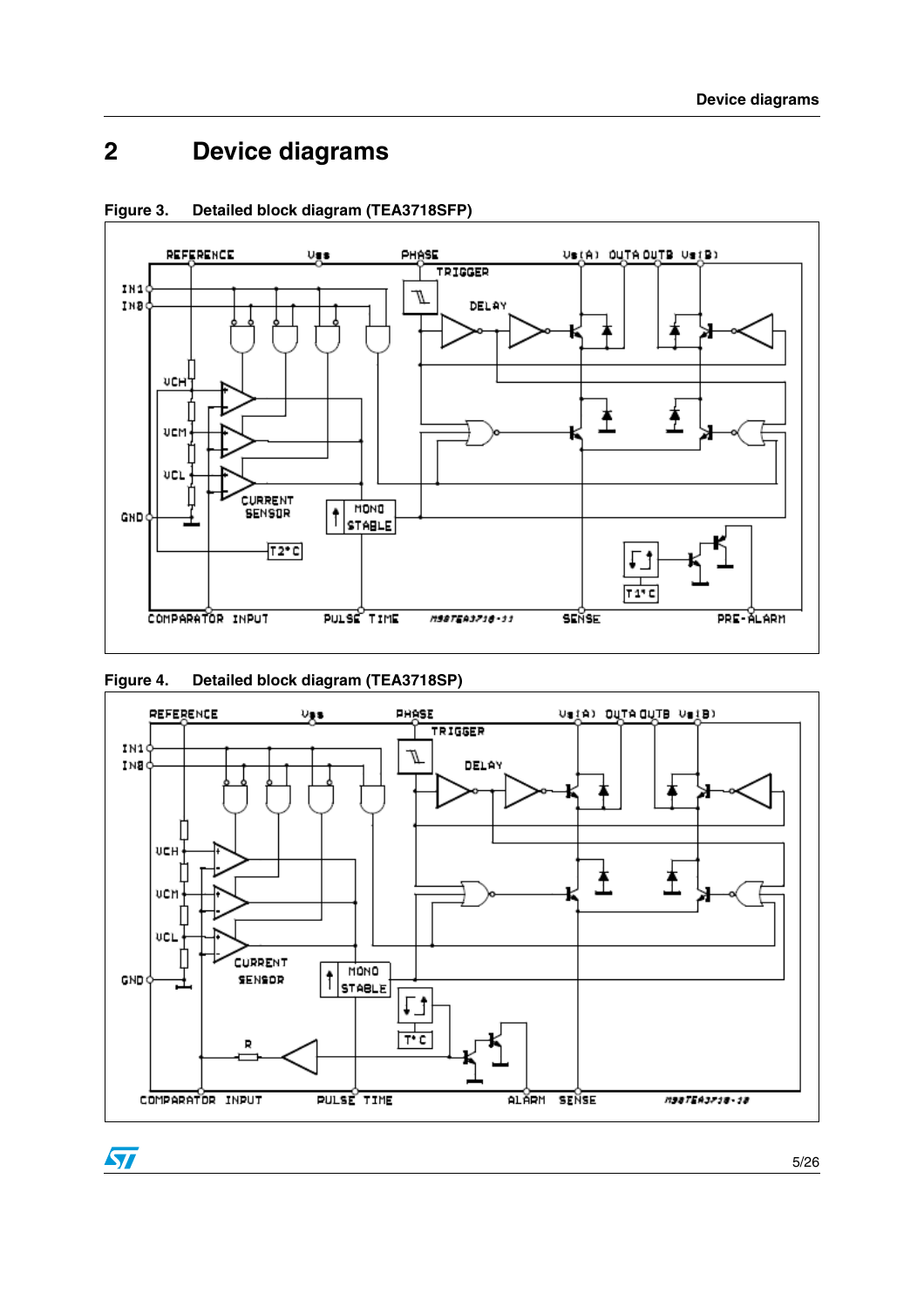| Table 2. | <b>Pin functions</b> |
|----------|----------------------|
|----------|----------------------|

| <b>Name</b>             | <b>Function</b>                                                                                                                                                                                                                                                                                                                                                               |
|-------------------------|-------------------------------------------------------------------------------------------------------------------------------------------------------------------------------------------------------------------------------------------------------------------------------------------------------------------------------------------------------------------------------|
| <b>OUTB</b>             | Output connection (with pin OUT A). The output stage is a "H" bridge formed by four<br>transistors and four diodes suitable for switching applications.                                                                                                                                                                                                                       |
| <b>PULSE TIME</b>       | A parallel RC network connected to this pin sets the OFF time of the lower power<br>transistors. The pulse generator is a monostable triggered by the rising edge of the<br>output of the comparators $(t_{off} = 0.69 R_T C_T)$ .                                                                                                                                            |
| $V_S(B)$                | Supply voltage input for half output stage                                                                                                                                                                                                                                                                                                                                    |
| <b>GND</b>              | Ground connection. In SO20 and power DIP these pins also conduct heat from die to<br>printed circuit copper.                                                                                                                                                                                                                                                                  |
| $V_{SS}$                | Supply voltage input for logic circuitry                                                                                                                                                                                                                                                                                                                                      |
| IN <sub>1</sub>         | This pin and pin IN0 are logic inputs which select the outputs of three comparators to set<br>the current level. Current also depends on the sensing resistor and reference voltage.<br>See Table 8: Truth table.                                                                                                                                                             |
| <b>PHASE</b>            | This TTL-compatible logic input sets the direction of current flow through the load. A<br>high level causes current to flow from OUT A (source) to OUT B (sink). A Schmidt trigger<br>on this input provides good noise immunity and a delay circuit prevents output stage<br>short circuits during switching.                                                                |
| IN <sub>0</sub>         | See IN1                                                                                                                                                                                                                                                                                                                                                                       |
| <b>COMPARATOR INPUT</b> | Input connected to the three comparators. The voltage across the sense resistor is<br>feedback to this input through the low pass filter RCCC. The lower power transistor are<br>disabled when the sense voltage exceeds the reference voltage of the selected<br>comparator. When this occurs the current decays for a time set by $RT CT$ ,<br>$T_{off}$ = 0.69 $R_T C_T$ . |
| <b>REFERENCE</b>        | A voltage applied to this pin sets the reference voltage of the three comparators.<br>Reference voltage with the value of $RS$ and the two inputs IN0 and IN1 determines the<br>output current.                                                                                                                                                                               |
| $V_S(A)$                | Supply voltage input for half output stage                                                                                                                                                                                                                                                                                                                                    |
| <b>OUTA</b>             | See pin OUT B                                                                                                                                                                                                                                                                                                                                                                 |
| <b>SENSE RESISTOR</b>   | Connection to lower emitters of output stage for insertion of current sense resistor                                                                                                                                                                                                                                                                                          |
| <b>ALARM</b>            | When $T_i$ reaches T1 °C the alarm output becomes low (TEA3718SP)                                                                                                                                                                                                                                                                                                             |
| PRE-ALARM               | When $T_i$ reaches T2 °C the pre-alarm output becomes low (T2 <t1) (tea3718sfp)<="" td=""></t1)>                                                                                                                                                                                                                                                                              |

#### **Table 3. Device comparison table**

| <b>Device</b>    | Current | Package            | <b>Alarm</b>  | Pre-alarm     |
|------------------|---------|--------------------|---------------|---------------|
| TEA3718SDP       | 1.5A    | Power DIP $12+2+2$ |               | Not connected |
| TEA3718SFP       | 1.5A    | SO <sub>20</sub>   |               | Connected     |
| <b>TEA3718SP</b> | 1.5A    | Multiwatt 15       | Connected     |               |
| <b>TEA3718DP</b> | 1.5A    | Power DIP $12+2+2$ | Not connected |               |

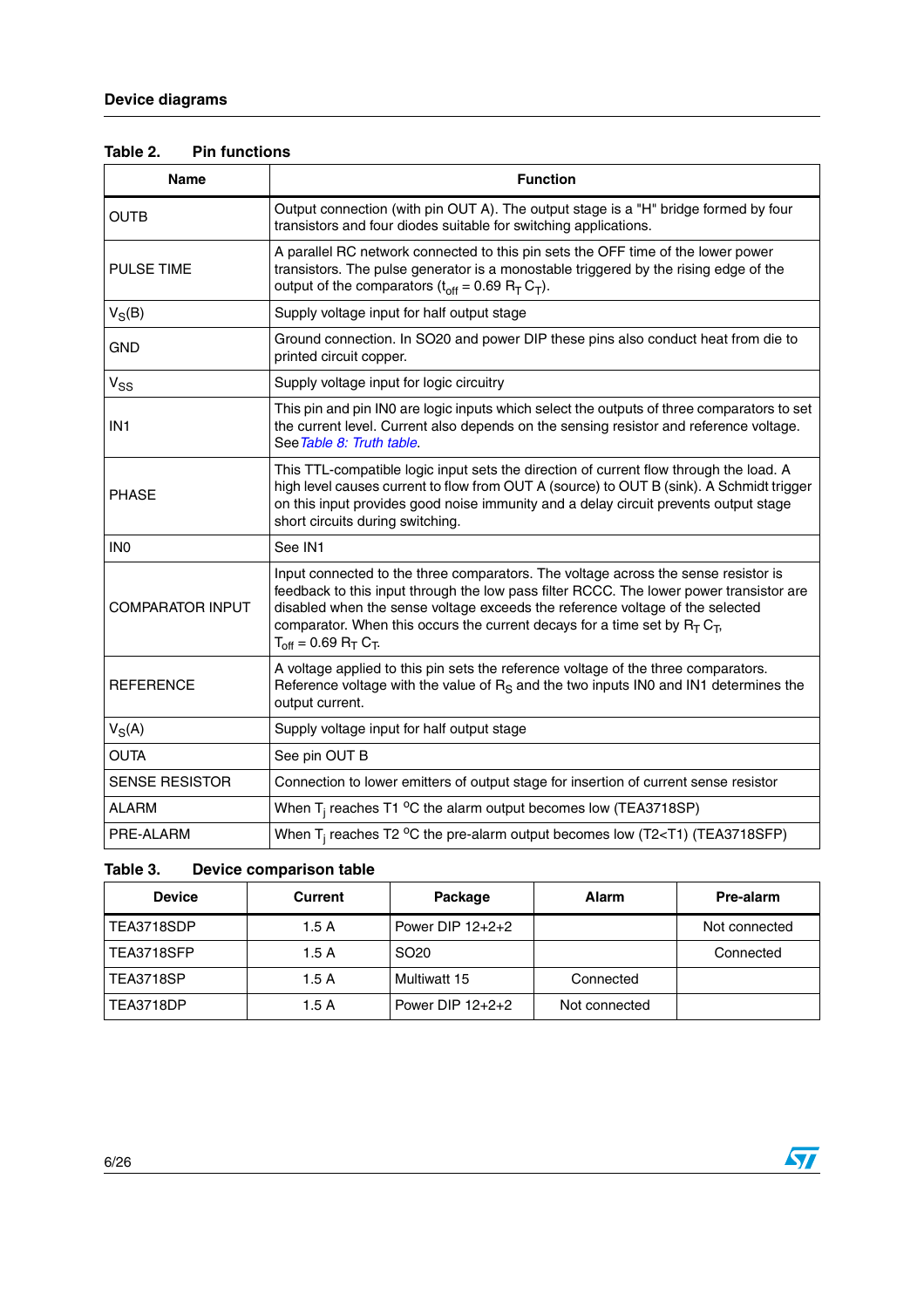# <span id="page-6-0"></span>**3 Electrical specifications**

# <span id="page-6-1"></span>**3.1 Absolute maximum ratings**

| Table 4. |  | Absolute maximum ratings |  |
|----------|--|--------------------------|--|
|----------|--|--------------------------|--|

| Symbol                     | <b>Parameters</b>                                                            | <b>Value</b>        | <b>Unit</b>  |
|----------------------------|------------------------------------------------------------------------------|---------------------|--------------|
| $V_{SS}$<br>$V_S$          | Supply voltage                                                               | 7<br>50             | ν            |
| $V_{\parallel}$            | Input voltage:<br>$-$ logic inputs<br>$-$ analog inputs<br>- reference input | 6<br>$V_{SS}$<br>15 | $\vee$       |
| $\mathbf{i}_{\mathbf{i}}$  | Input current:<br>- logic inputs<br>- analog inputs                          | $-10$<br>$-10$      | mA           |
| $I_{\rm O}$                | Output current                                                               | ±1.5                | A            |
| $T_J$                      | Junction temperature                                                         | $+150$              | $^{\circ}$ C |
| $\mathsf{T}_{\mathsf{op}}$ | Operating ambient temperature range                                          | 0 to 70             | $^{\circ}$ C |
| $T_{\text{stg}}$           | Storage temperature range                                                    | $-55$ to $+150$     | $^{\circ}$ C |

# <span id="page-6-2"></span>**3.2 Recommended operating conditions**

| Table 5. | <b>Recommended operating conditions</b> |  |
|----------|-----------------------------------------|--|
|----------|-----------------------------------------|--|

| Symbol                     | <b>Parameters</b>          | <b>SO20</b> | <b>Power DIP</b> | <b>Multiwatt 15</b> | Unit |
|----------------------------|----------------------------|-------------|------------------|---------------------|------|
| $\mathsf{v}_{\mathsf{ss}}$ | Supply voltage             | 4.75        | 5                | 5.25                |      |
| Vs                         | Supply voltage             | 10          |                  | 45                  |      |
| $\mathsf{I}_{\mathsf{m}}$  | Output current             | 0.020       |                  | 1.2                 | A    |
| lamb                       | Ambient temperature        |             |                  | 70                  | °C   |
| ւ                          | Rise time for logic inputs |             |                  | 2                   | μs   |
| ŀ                          | Fall time for logic inputs |             |                  | 2                   | μs   |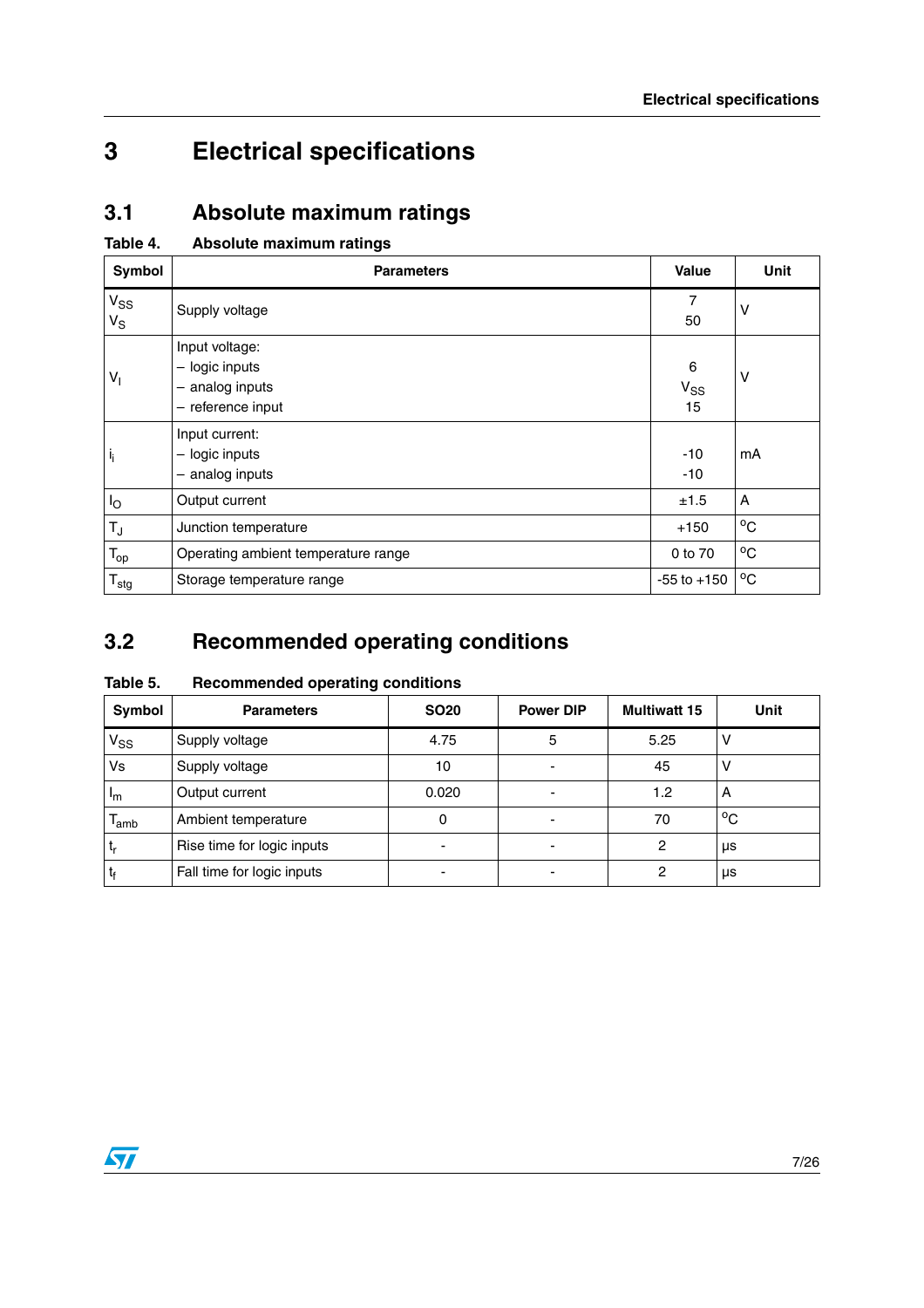## <span id="page-7-0"></span>**3.3 Thermal data**

#### **Table 6. Thermal data**

| Svmbol         | <b>Parameters</b>                           | <b>SO20</b> | <b>Power DIP</b> | <b>Multiwatt 15</b> | Unit           |
|----------------|---------------------------------------------|-------------|------------------|---------------------|----------------|
| $R_{th}$ (j-c) | Maximum junction-case thermal resistance    | 16          |                  |                     | $\rm ^{o}$ C/W |
| $R_{th}$ (j-a) | Maximum junction-ambient thermal resistance | $60^{(1)}$  | $45^{(1)}$       | 40                  | $^{\circ}$ C/W |

1. Soldered on a 35  $\mu$ m thick 4 cm<sup>2</sup> PC board copper area



50

100

Tamb<sup>(°C)</sup>

#### **Figure 5. Maximum power dissipation**

<span id="page-7-1"></span>

Ø



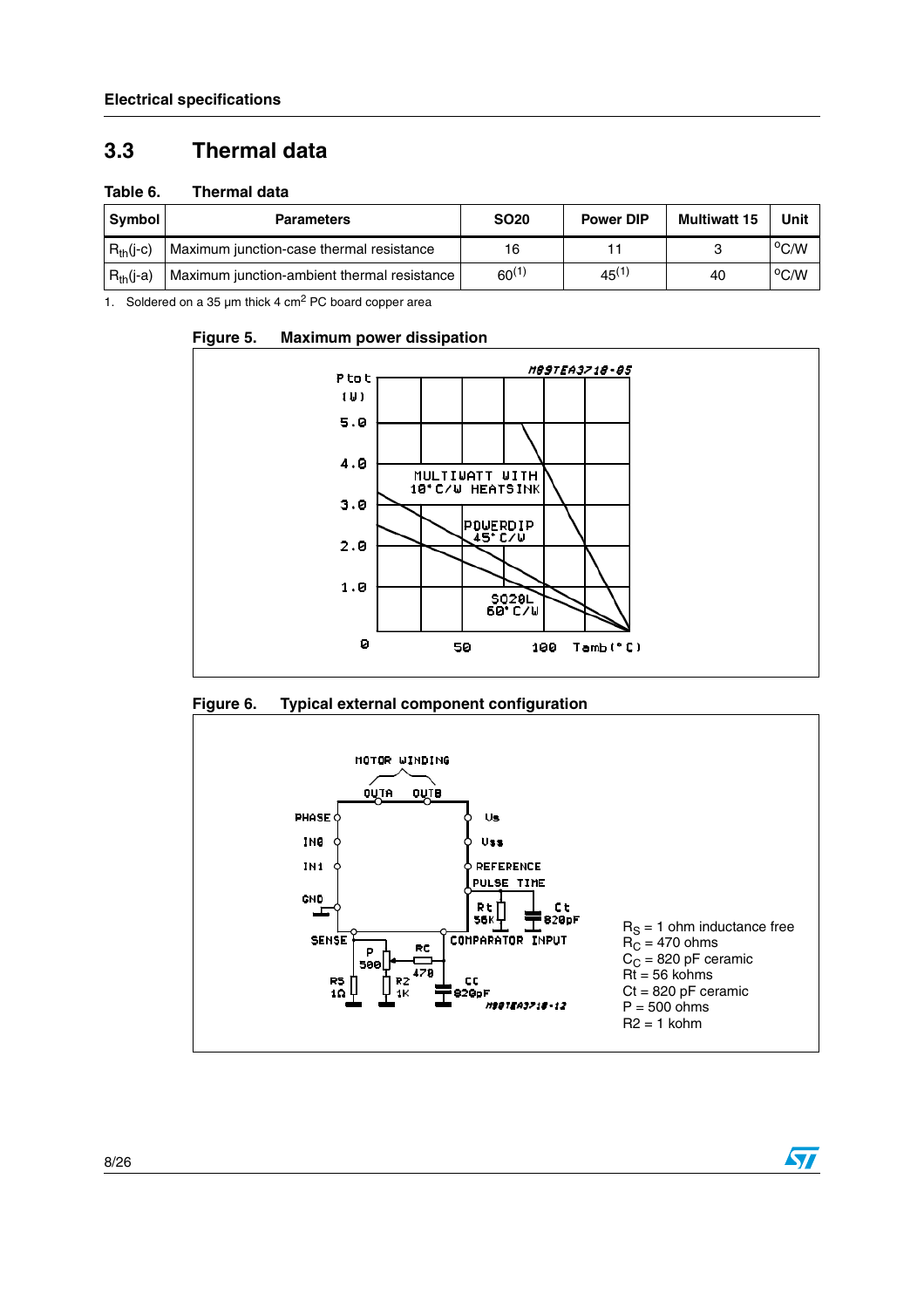

<span id="page-8-0"></span>**Figure 7. Output waveforms**

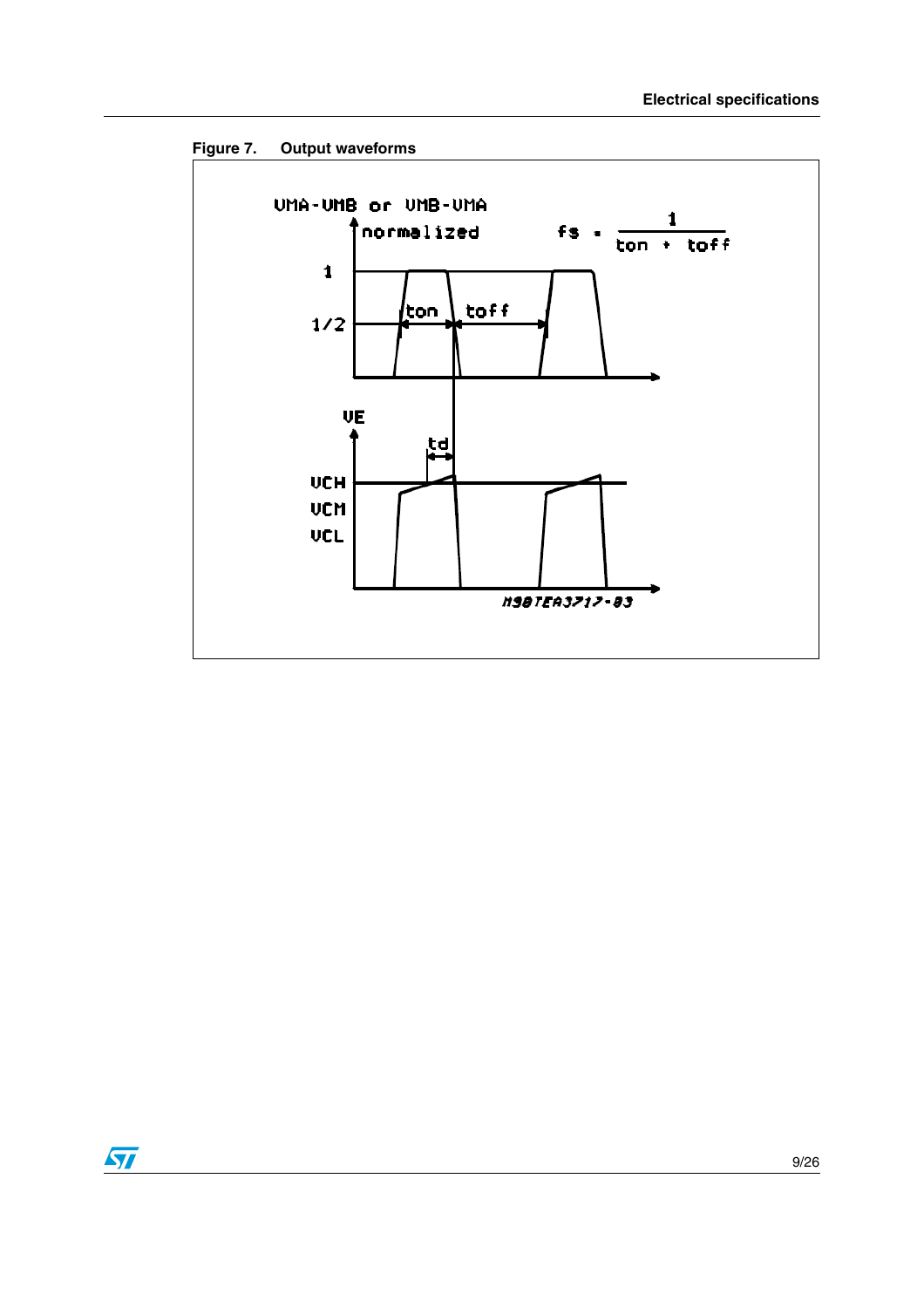## <span id="page-9-0"></span>**3.4 Electrical characteristics**

| Symbol                      | Parameter                                                                                                       |                              | Min. <sup>(2)</sup>          | Typ. <sup>(2)</sup> | Max. <sup>(2)</sup> | Unit         |  |
|-----------------------------|-----------------------------------------------------------------------------------------------------------------|------------------------------|------------------------------|---------------------|---------------------|--------------|--|
| $I_{\rm CC}$                | Supply current                                                                                                  |                              |                              |                     | 25                  | mA           |  |
| $V_{\text{IH}}$             | High level input voltage - logic inputs 2                                                                       |                              | $\overline{c}$               | -                   |                     | v            |  |
| $V_{\parallel L}$           | Low level input voltage - logic inputs                                                                          |                              | $\qquad \qquad \blacksquare$ | -                   | 0.8                 | V            |  |
| ŀщ                          | High level input current - logic inputs                                                                         |                              |                              | -                   | 20                  | μA           |  |
| Ι'n.                        | Low level input current - logic inputs $(VI = 0.4 V)$                                                           |                              | $-0.4$                       | -                   |                     | mA           |  |
| $V_{CH}$                    | Comparator threshold voltage ( $VR = 5V$ )                                                                      |                              |                              |                     |                     |              |  |
| $V_{CM}$                    |                                                                                                                 | $I_{\Omega} = 0$ , $I_1 = 0$ | 390                          | 420                 | 440                 |              |  |
| $V_{CL}$                    |                                                                                                                 | $I_{\odot} = 0, I1 = 0$      | 230                          | 250                 | 270                 | mV           |  |
|                             |                                                                                                                 | $I_{\odot} = 0, I1 = 0$      | 65                           | 80                  | 90                  |              |  |
| $I_{CO}$                    | Comparator input current                                                                                        |                              | $-20$                        |                     | 20                  | μA           |  |
| $I_{\mathsf{off}}$          | Output leakage current ( $IO = 0$ , $11 = 1$ T <sub>amb</sub> = 25 <sup>o</sup> C)                              |                              |                              |                     | 100                 | μA           |  |
|                             | Total saturation voltage drop ( $I_m = 1$ A)                                                                    |                              |                              |                     |                     |              |  |
| V <sub>sat</sub> (total)    | SO20/Power DIP                                                                                                  |                              |                              |                     | 2.8                 | $\mathsf{V}$ |  |
|                             |                                                                                                                 | Multiwatt                    |                              |                     | 3.2                 |              |  |
| $\mathsf{P}_{\mathsf{tot}}$ | Total power dissipation - $I_m = 1$ A, $f_s = 30$ kHz                                                           |                              |                              | 3.1                 | 3.6                 | W            |  |
| $t_{off}$                   | Cut off time (see Figure 6 and Figure 7, $V_{mm}$ = 10 V                                                        |                              | 25                           | 30                  | 35                  | ms           |  |
|                             | $V_{\text{ton}}$ > 5 µs                                                                                         |                              |                              |                     |                     |              |  |
| $t_d$                       | Turn off delay (see Figure 6 and Figure 7) T <sub>amb</sub> = 25 <sup>o</sup> C,<br>$dVC/dt > 50$ mV/ $\mu s$ ) |                              |                              | 1.6                 |                     | μs           |  |
| $V_{sat}$ (alarm)           | Alarm output saturation voltage $IO = 2$ mA (Multiwatt)                                                         |                              | $\overline{\phantom{0}}$     | 0.8                 |                     | $\vee$       |  |
| $I_{ref}$                   | Reference input current, $VR = 5 V$                                                                             |                              |                              | 0.4                 | 1                   | mA           |  |
|                             |                                                                                                                 | Power DIP $I_m = 0.5 A$      | $\qquad \qquad \blacksquare$ | 1.05                | 1.2(1.3)            | $\vee$       |  |
|                             | Source diode transistor pair                                                                                    | Power DIP $I_m = 1$ A        |                              | 1.35                | 1.5(1.7)            |              |  |
| V <sub>sat</sub> (source)   | saturation voltage                                                                                              | Multiwatt $I_m = 0.5$ A      |                              |                     | 1.3                 |              |  |
|                             |                                                                                                                 | Multiwatt $I_m = 1$ A        |                              | ٠                   | 1.7                 | V            |  |
|                             | Source diode forward voltage                                                                                    | $I_f$ (source) = 0.5 A       | $\blacksquare$               | 1.1                 | 1.5(1.6)            | v            |  |
| $V_f$ (source diode)        |                                                                                                                 | $I_f$ (source) = 1 A         | $\overline{\phantom{0}}$     | 1.25                | 1.7(1.9)            |              |  |
| $I_{sub}$                   | Substrate leakage current                                                                                       | $I_f = 1A$                   |                              |                     | 5                   | mA           |  |
|                             |                                                                                                                 | Power DIP $I_m = 0.5 A$      | $\overline{\phantom{0}}$     | 1.                  | 1.2(1.3)            | v            |  |
|                             | Sink diode transistor pair                                                                                      | Power DIP $I_m = 1$ A        |                              | 1.2                 | 1.3(1.5)            |              |  |
| Vsat(sink)                  | saturation                                                                                                      | Multiwatt $I_m = 0.5$ A      |                              |                     | 1.3                 | v            |  |
|                             |                                                                                                                 | Multiwatt $I_m = 1$ A        |                              |                     | 1.5                 |              |  |
| V <sub>f</sub> (sink diode) | Sink diode forward voltage                                                                                      | $I_f(\text{sink}) = 0.5 A$   | ۰                            | 1.                  | 1.4(1.6)            | v            |  |
|                             |                                                                                                                 | $I_f(\text{sink}) = 1$ A     |                              | 1.1                 | 1.5(1.9)            |              |  |

**Table 7. Electrical characteristics(1)**

1.  $Vs = Vss = 5 V, \pm 5%$ , Vmm = 10 V to 45V, Tamb = 0 to 70oC (Tamb = 25 °C for TEA3718SFP) unless otherwise specified.

<span id="page-9-1"></span>2. Values in parentheses apply only to E-TEA3718SFP and E-TEA3718SFPTR mounted in SO20 package.

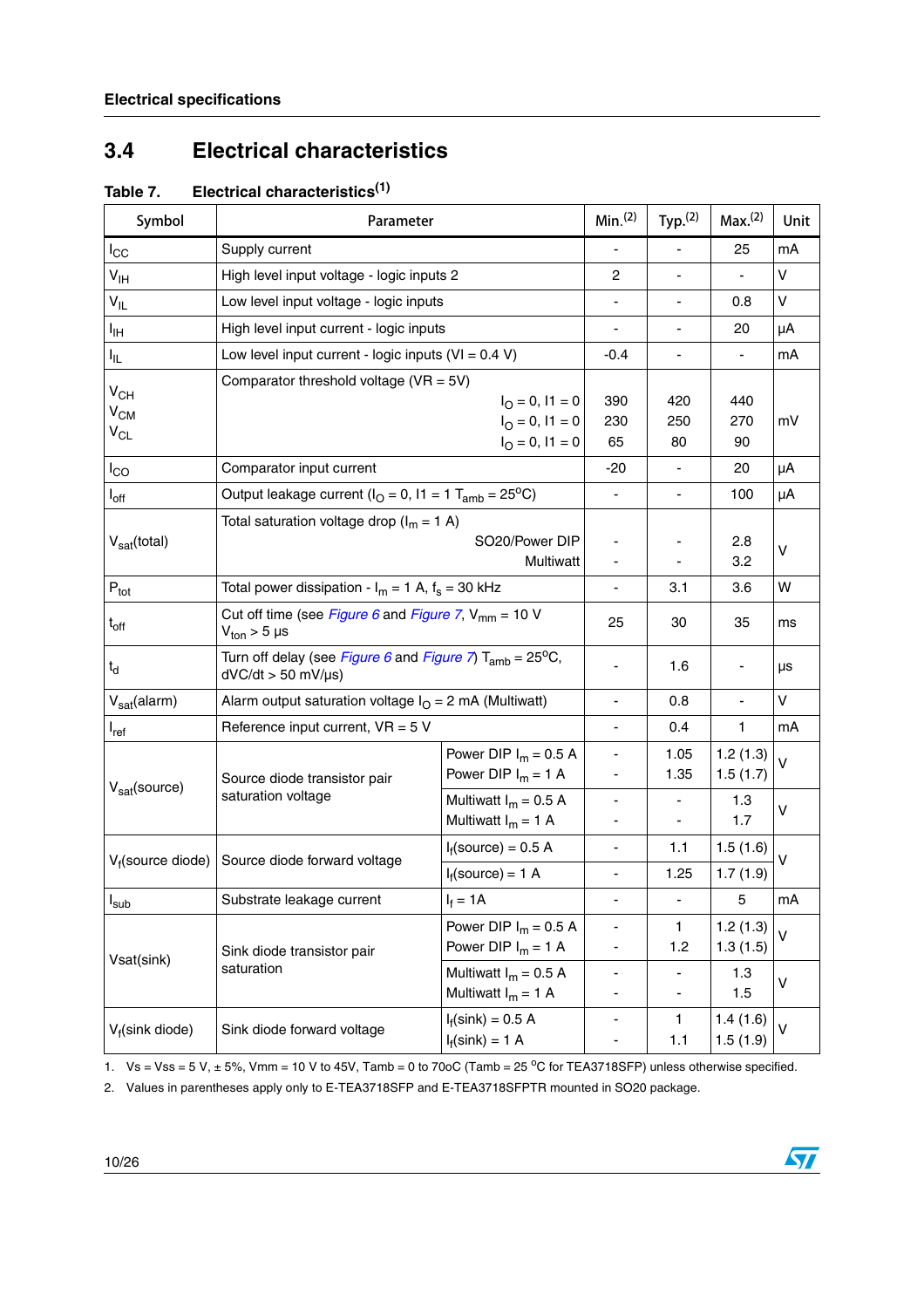

Figure 8. Sink driver  $V_{CE}$  sat against  $I_{out}$  and  $T_i$ 





**Figure 10.** Source driver  $V_{CE}$  sat against  $I_{OUT}$  and  $T_i$ 

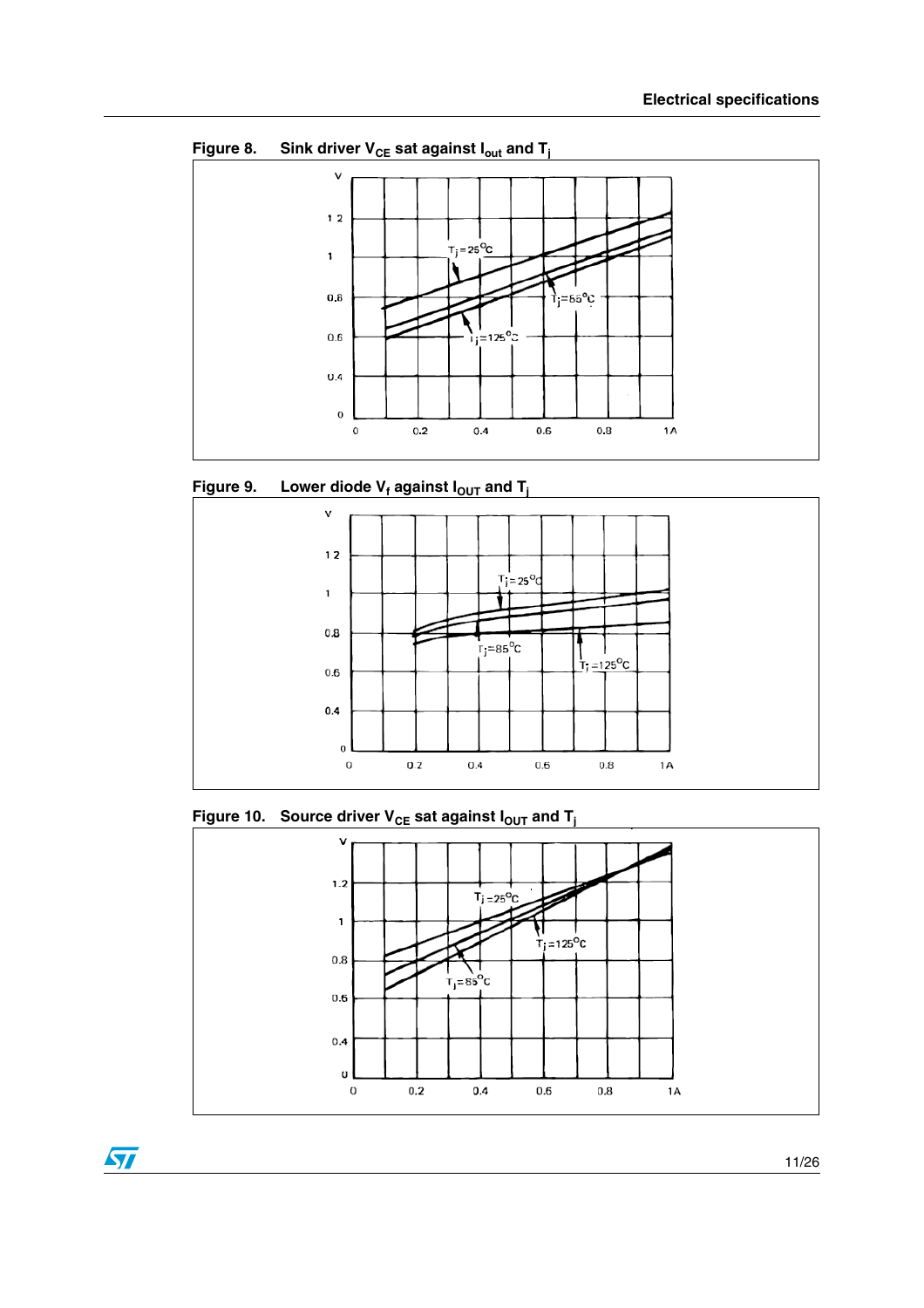

Figure 11. Upper diode  $V_f$  against  $I_{OUT}$  and  $T_i$ 





**Figure 13. Comparator input current against T<sub>i</sub> and V<sub>C</sub>** 



 $\sqrt{2}$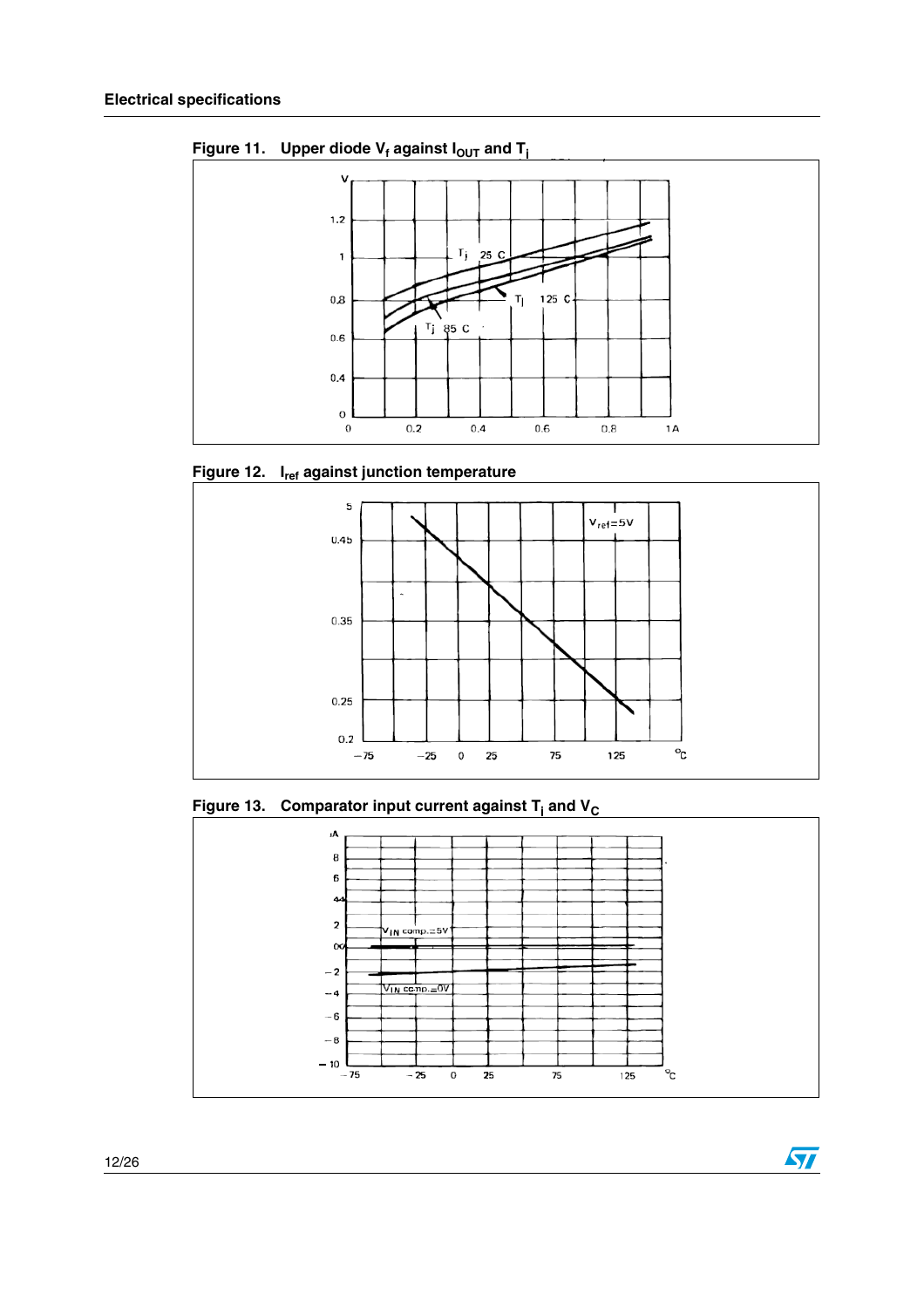# <span id="page-12-0"></span>**4 Functional blocks**







ST

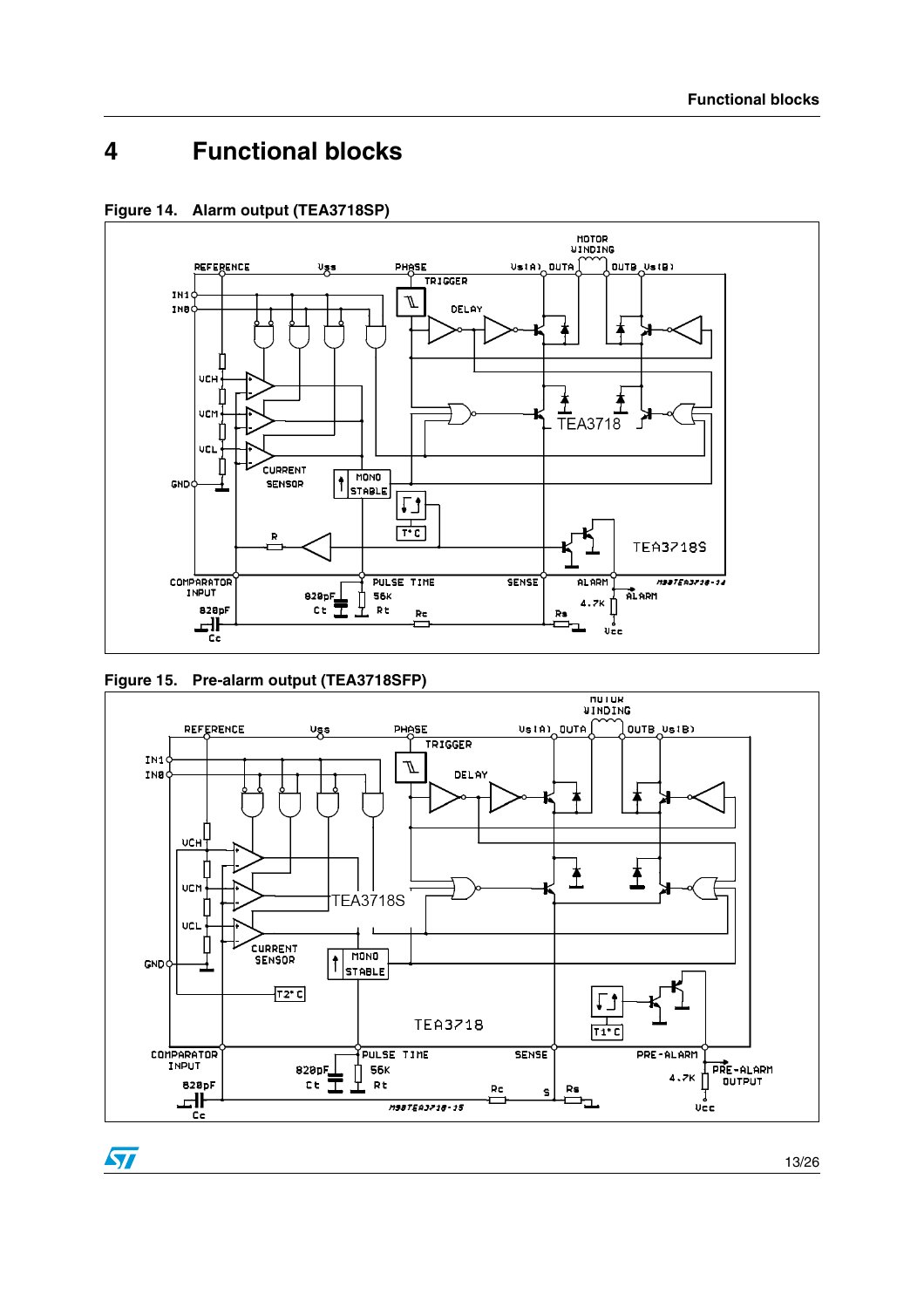## <span id="page-13-0"></span>**4.1 Alarm output (TEA3718SP, TEA3718DP and TEA3718SDP)**

The ALARM output pin becomes low when the junction temperature reaches  $T \circ C$ . When an alarm condition occurs, parts of the supply voltage (dividing bridge  $R - R_C$ ) is fed to the comparator input pin ([Figure](#page-13-1) 16). Depending on the  $R<sub>C</sub>$  value the behavior of the circuit on an alarm condition is as follows:

- $Rc > 80$  ohms, the output stage is switched off
- $Rc > 60$  ohms, the current in the motor windings is reduced according to the approximate formula: (see also [Figure](#page-15-1) 18 and Figure 19)

$$
Im = \frac{VTH}{Rs} - \frac{VCC}{R+RC} \cdot \frac{RC}{Rs}
$$

with  $V_{TH}$  = threshold of the comparator (VCH, VCM, VCL) R = 700 ohms (typical).

For several Multiwatt packages a common detection can be obtained as in [Figure](#page-14-3) 17.

#### <span id="page-13-1"></span>**Figure 16. Alarm detection for power DIP package**

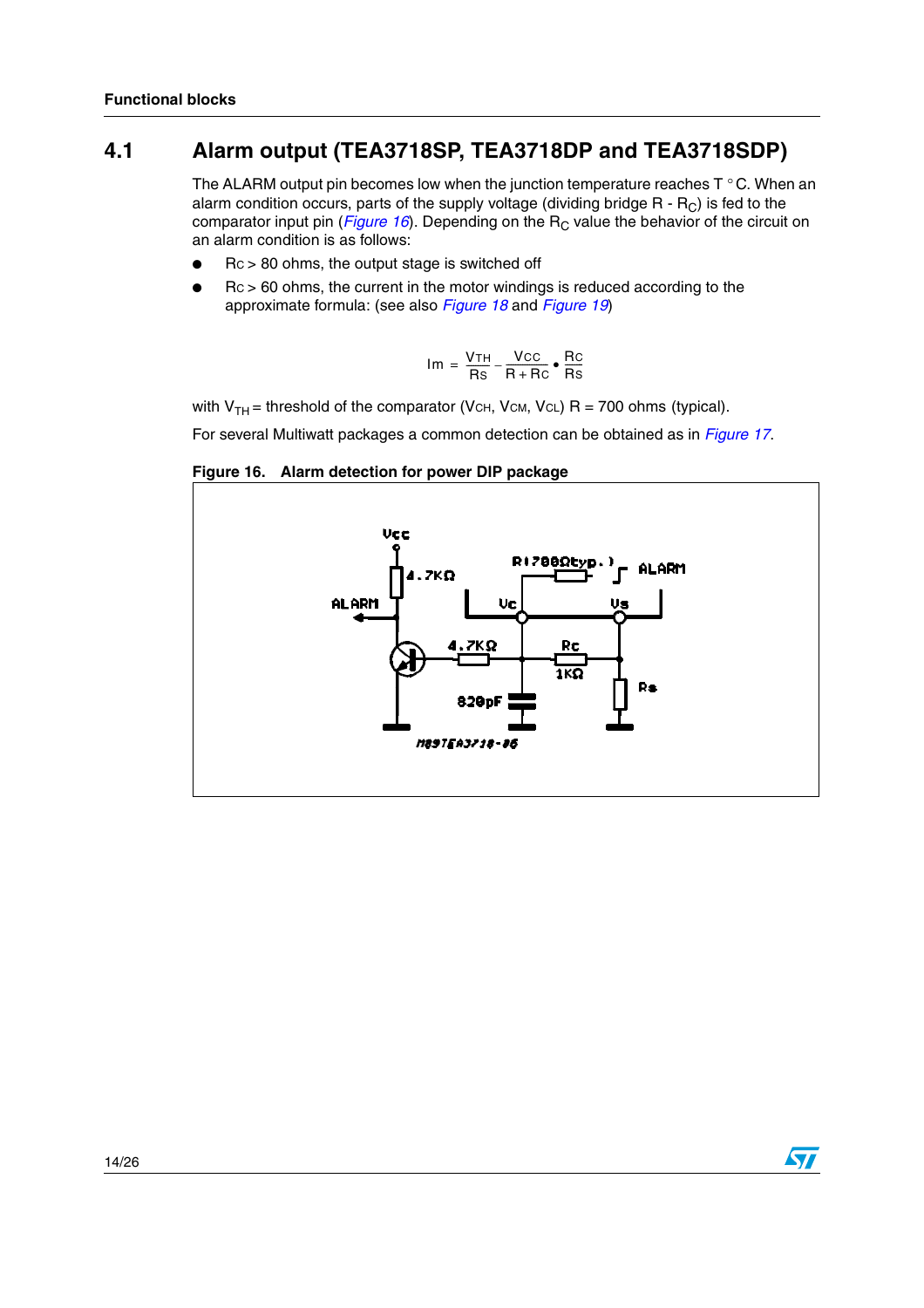

<span id="page-14-3"></span>**Figure 17. Common detection for several Multiwatt packages**

## <span id="page-14-0"></span>**4.2 Pre-alarm output (TEA3718SFP)**

When the junction temperature reaches T1°C (typically = 170 °C) a pre-alarm signal is generated on the PRE-ALARM output pin.

Soft thermal protection occurs when function temperature reaches T2 (T2 > T1).

## <span id="page-14-1"></span>**4.3 Current reduction in alarm condition**

Note: The resistance values given in this section are for the  $V_{CH}$  threshold. They should be adjusted when using other comparator thresholds or  $V_{ref}$  values.

<span id="page-14-2"></span>



 $\overline{\mathbf{v}}$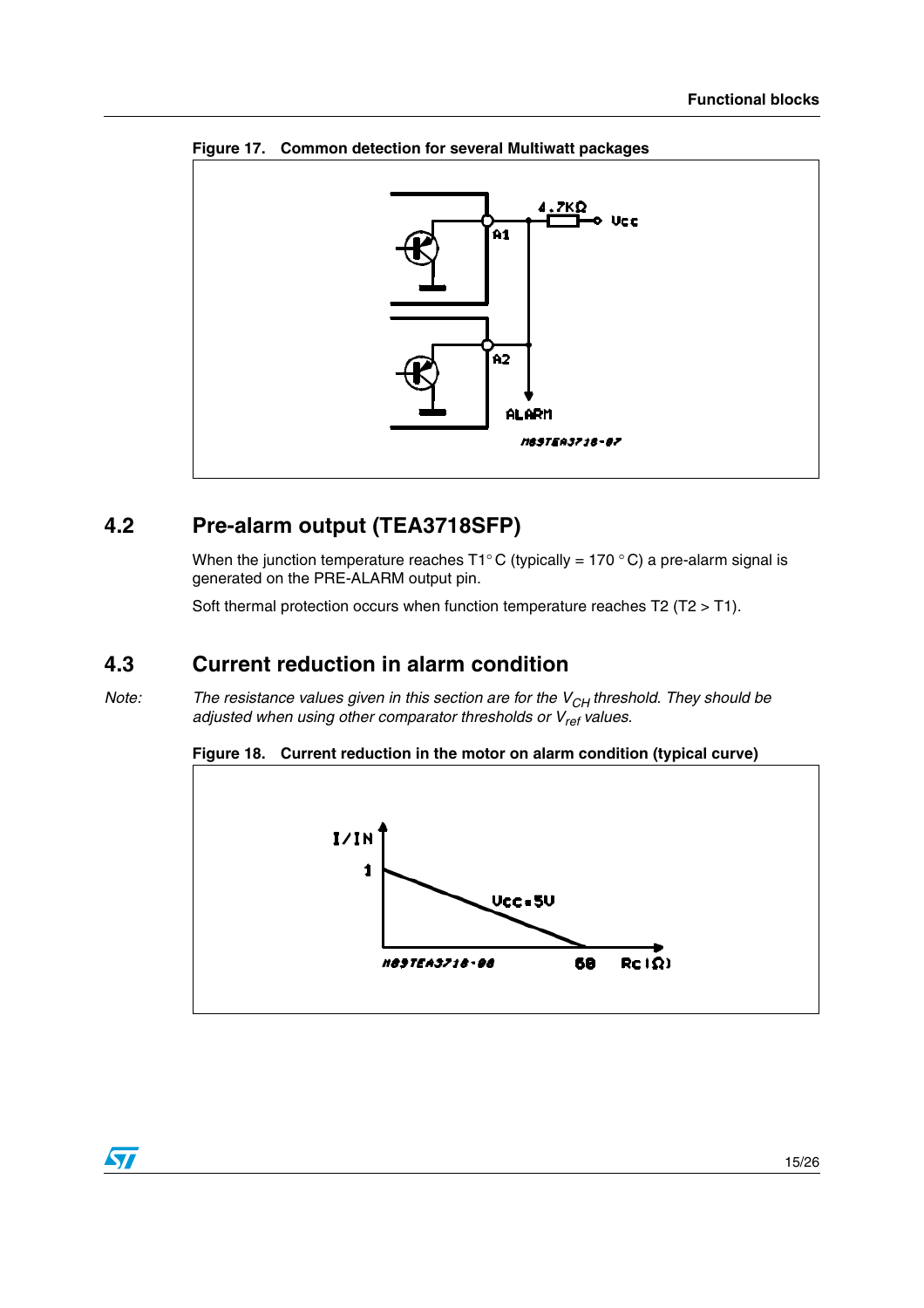

<span id="page-15-1"></span>**Figure 19. Half-current on alarm condition circuit (Vref = 5 V)**

# <span id="page-15-0"></span>**4.4 Typical application**



**Figure 20. Typical application circuit**

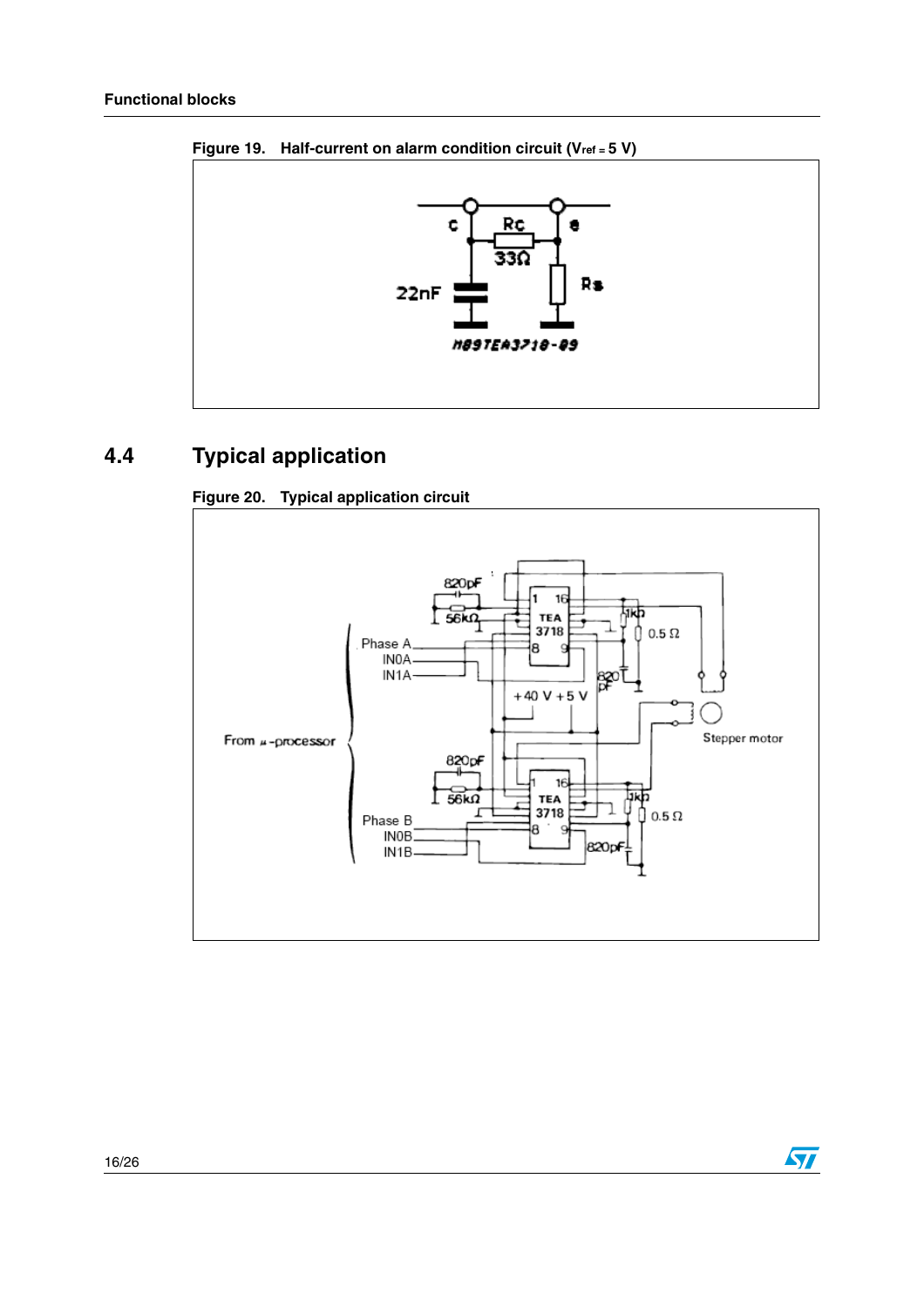# <span id="page-16-0"></span>**5 Functional description**

The circuit is intended to drive a bipolar constant current through one motor winding. The constant current is generated through switch mode regulation.

There is a choice of three different current levels with the two logic inputs lN0 and lN1. The current can also be switched off completely.

## <span id="page-16-1"></span>**5.1 Input logic**

If any logic input is left open, the circuit treats it as a high-level input.

| <b>INO</b> | IN <sub>1</sub> | <b>Current level</b> |
|------------|-----------------|----------------------|
|            |                 | No current           |
|            |                 | Low current          |
|            |                 | Medium current       |
|            |                 | Maximum current      |

<span id="page-16-4"></span>Table 8. **Truth table** 

## <span id="page-16-2"></span>**5.2 Phase input**

The PHASE input pin determines the direction of current flow in the winding, depending on the motor connections. The signal is fed through a Schmidt trigger for noise immunity, and through a time delay in order to guarantee that no short-circuit occurs in the output stage during phase-shift. A high level on the PHASE input causes the motor current flow from OUTA through the winding to OUTB.

The lH0 and lH1 input pins select the current level in the motor winding. The values of the different current levels are determined by the reference voltage VR together with the value of the sensing resistor  $R_{\rm S}$ .

## <span id="page-16-3"></span>**5.3 Current sensor**

This part contains a current sensing resistor  $(R_S)$ , a low pass filter  $(R_C, C_C)$  and three comparators. Only one comparator is active at a time. It is activated by the input logic according to the current level chosen with signals IN0 and IN1. The motor current flows through the sensing resistor RS. When the current has increased so that the voltage across RS becomes higher than the reference voltage on the other comparator input, the comparator output goes high, which triggers the pulse generator and its output goes high during a fixed pulse time  $(t_{\text{off}})$ , thus switching off the power feed to the motor winding, and causing the motor current to decrease during  $t_{off}$ .

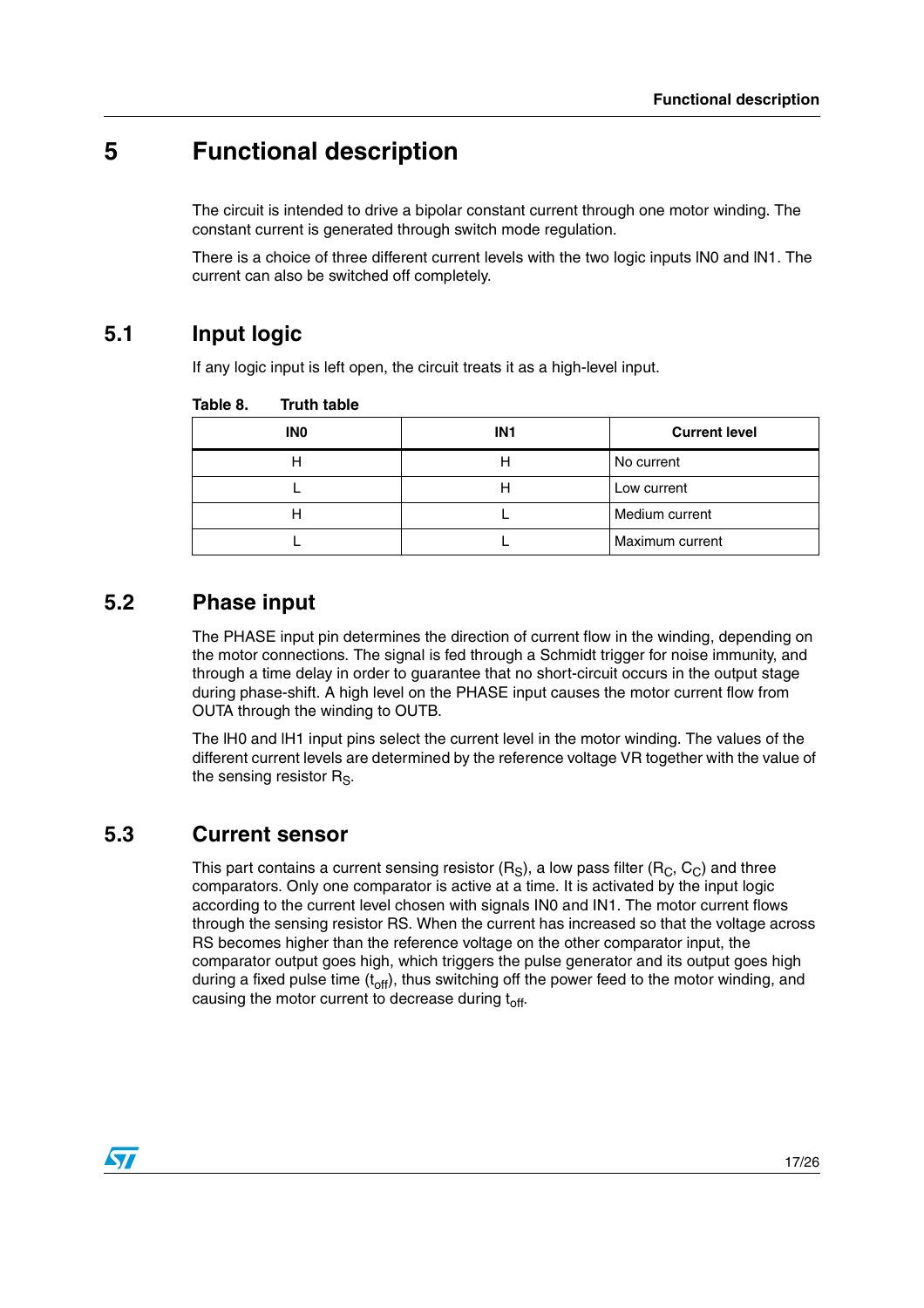#### <span id="page-17-0"></span>**5.4 Single-pulse generator**

The pulse generator is a monostable triggered on the positive going edge of the comparator output. The monostable output is high during the pulse time,  $t<sub>off</sub>$ , which is determined by the timing components  $R_T$  and  $C_T$  toff = 0.69  $\cdot$   $R_T C_T$ 

The single pulse switches off the power feed to the motor winding, causing the winding current to decrease during  $t_{off}$ . If a new trigger signal should occur during  $t_{off}$ , it is ignored.

#### <span id="page-17-1"></span>**5.5 Output stage**

The output stage contains four Darlington transistors and four diodes, connected in an Hbridge. The two sinking transistors are used to switch the power supplied to the motor winding, thus driving a constant current through the winding.

Note: It is not permitted to short circuit the outputs.

## <span id="page-17-2"></span>5.6  $V_{ss}$ ,  $V_s$  and  $V_R$

The circuit stands any order of turn-on or turn-off the supply voltages  $V_{SS}$  and  $V_{S}$ . Normal dV/dt values are then assumed.

Preferably,  $V_R$  should track  $V_{SS}$  during power on and power off if  $V_S$  is established.

### <span id="page-17-3"></span>**5.7 Analog control**

The current levels can be varied continuously if VR is varied with a circuit varying the voltage on the comparator terminal.





 $\sqrt{2}$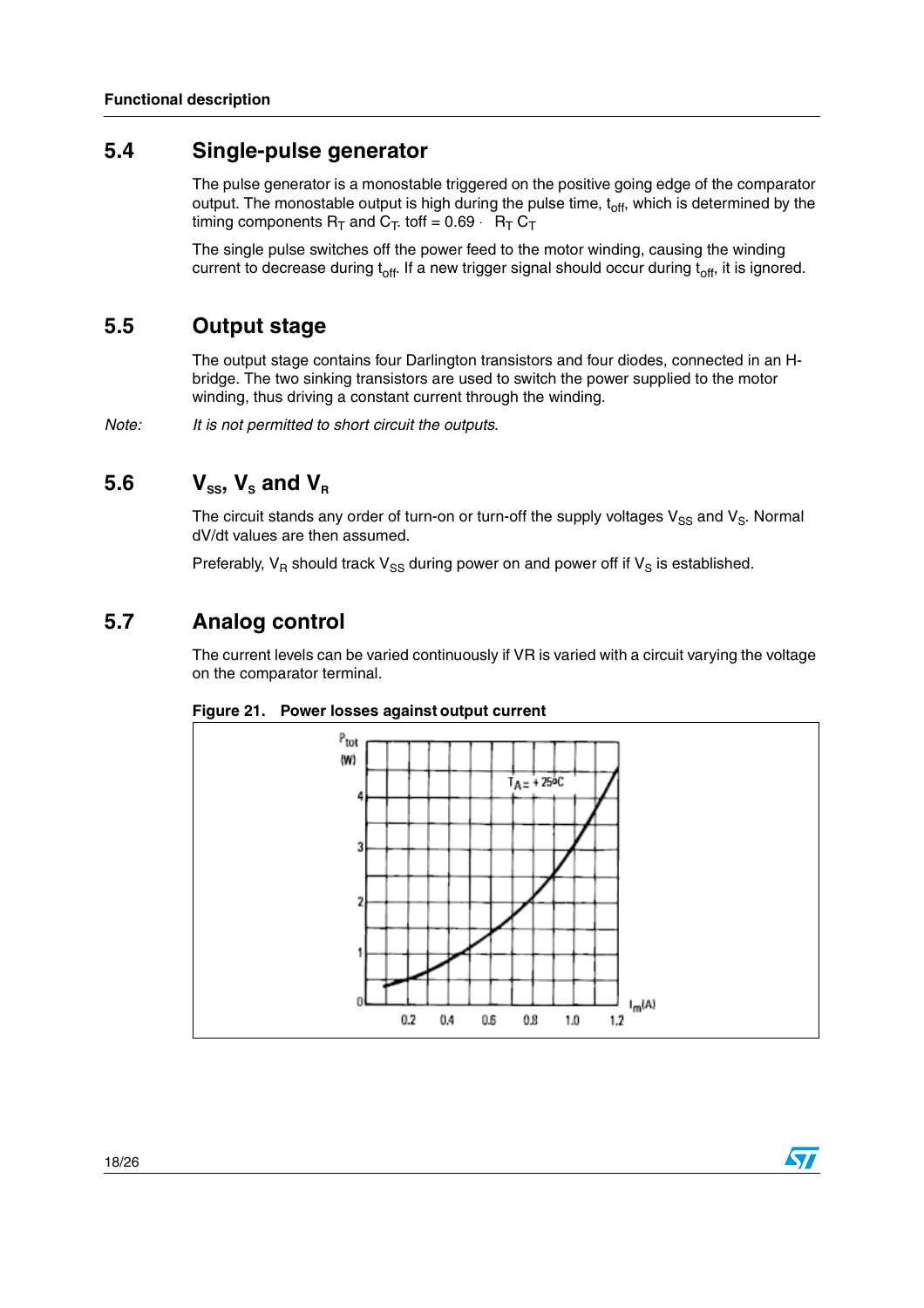## <span id="page-18-0"></span>**6 Application notes**

#### <span id="page-18-1"></span>**6.1 Motor selection**

Some stepper motors are not designed for continuous operation at maximum current. As the circuit drives a constant current through the motor, its temperature might increase excessively both at low and high speed operation.

Also, some stepper motors have such high core losses that they are not suited for switch mode current regulation.

### <span id="page-18-2"></span>**6.2 Unused inputs**

Unused inputs should be connected to proper voltage levels in order to get the highest noise immunity.

#### <span id="page-18-3"></span>**6.3 Interference**

As the circuit operates with switch mode current regulation, interference generation problems might arise in some applications. A good measure might then be to decouple the circuit with a 15 nF ceramic capacitor, located near the package between power

line Vs and ground. The ground lead between  $R_S$ ,  $C_C$  and circuit GND should be kept as short as possible. This applies also to the lead between the sensing resistor  $R_S$  and point S. See Section [4: Functional blocks](#page-12-0).

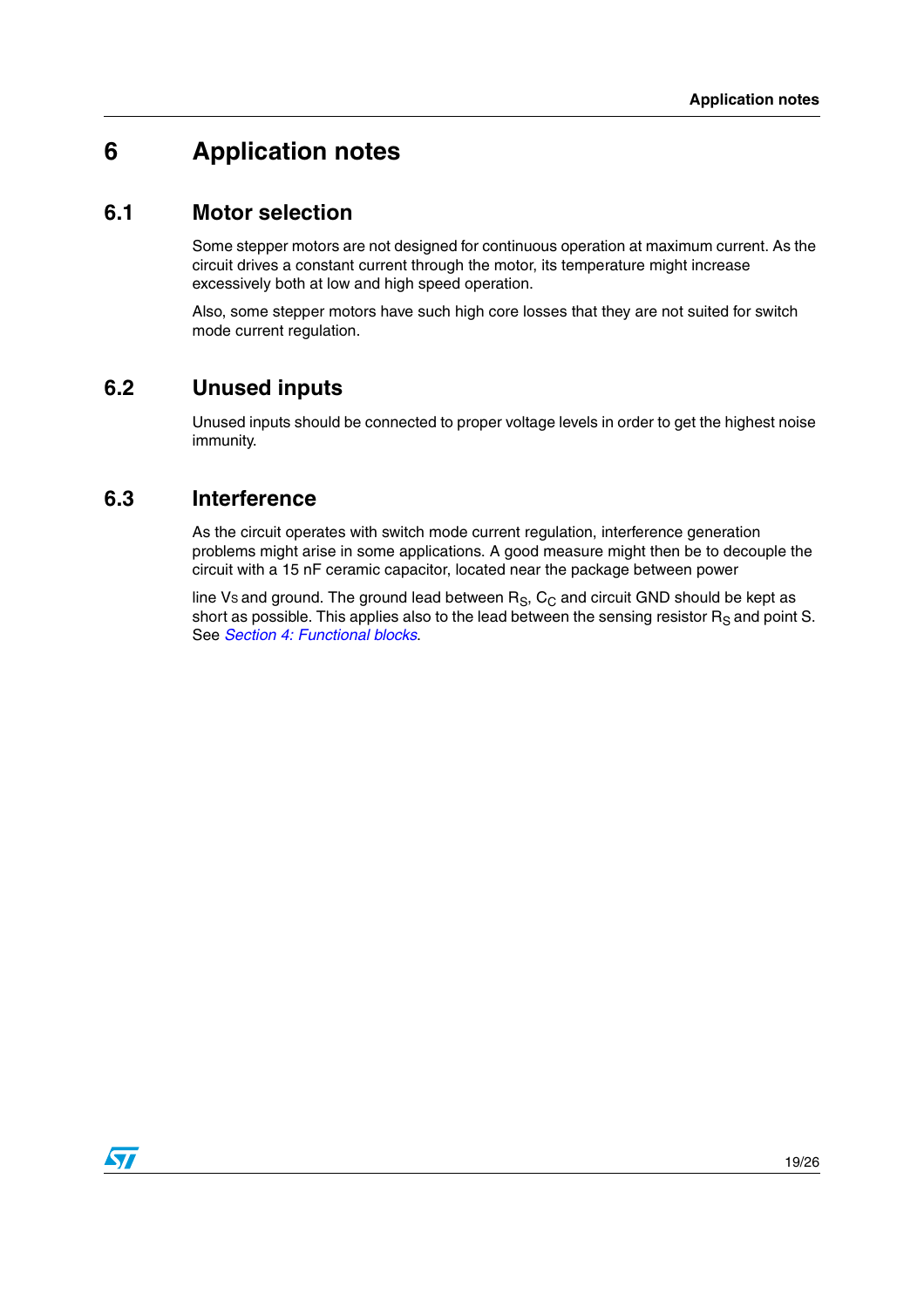## <span id="page-19-0"></span>**6.4 Operating sequence**

**Figure 22. Principal operating sequence**



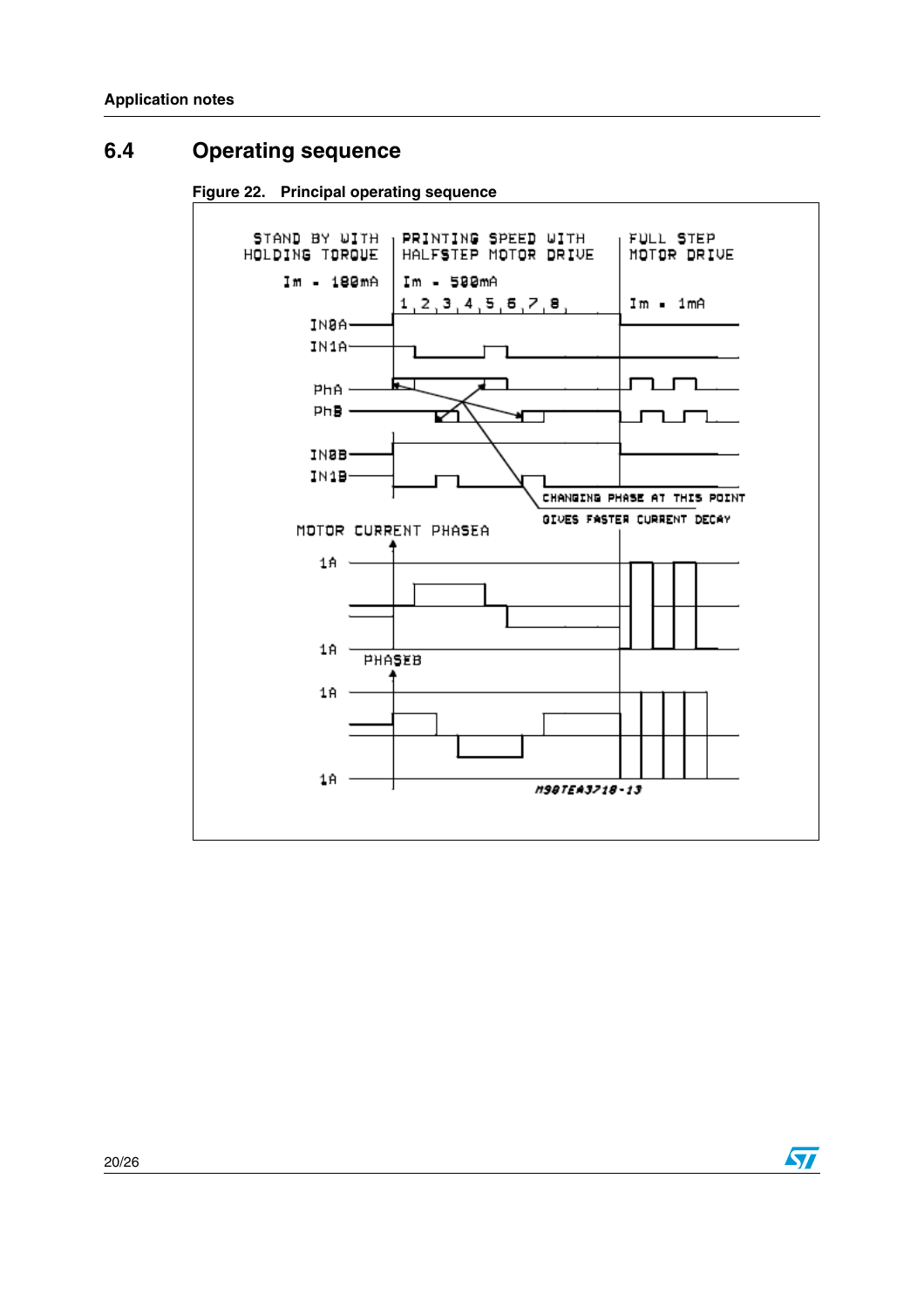# <span id="page-20-0"></span>**7 Package mechanical data**

In order to meet environmental requirements, ST offers these devices in different grades of ECOPACK® packages, depending on their level of environmental compliance. ECOPACK® specifications, grade definitions and product status are available at: www.st.com. ECOPACK® is an ST trademark.

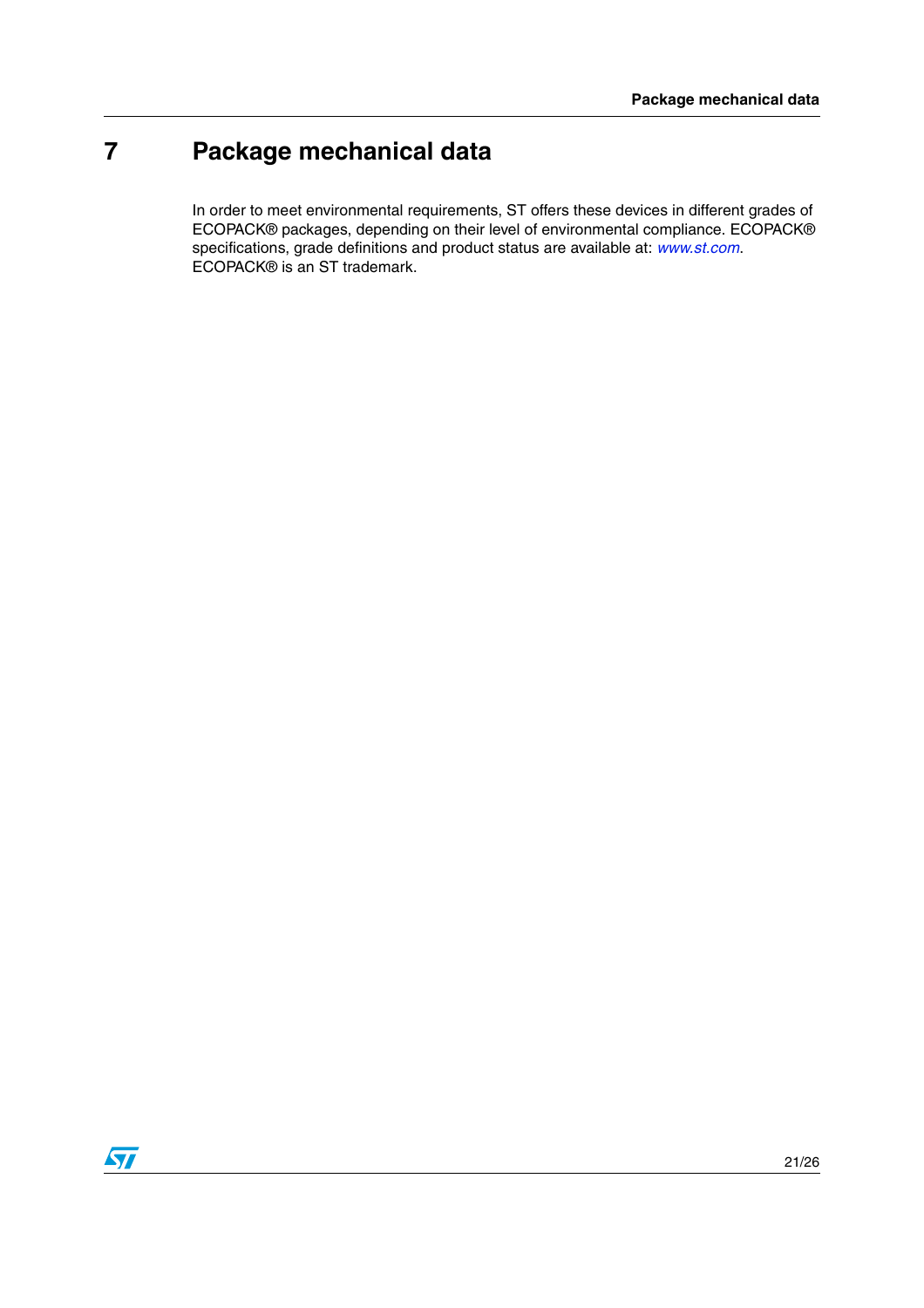| DIM.           | mm    |       | inch  |       |       |       |
|----------------|-------|-------|-------|-------|-------|-------|
|                | MIN.  | TYP.  | MAX.  | MIN.  | TYP.  | MAX.  |
| А              |       |       | 5     |       |       | 0.197 |
| B              |       |       | 2.65  |       |       | 0.104 |
| С              |       |       | 1.6   |       |       | 0.063 |
| D              |       | 1     |       |       | 0.039 |       |
| Ε              | 0.49  |       | 0.55  | 0.019 |       | 0.022 |
| F              | 0.66  |       | 0.75  | 0.026 |       | 0.030 |
| G              | 1.02  | 1.27  | 1.52  | 0.040 | 0.050 | 0.060 |
| G1             | 17.53 | 17.78 | 18.03 | 0.690 | 0.700 | 0.710 |
| H1             | 19.6  |       |       | 0.772 |       |       |
| H <sub>2</sub> |       |       | 20.2  |       |       | 0.795 |
| L              | 21.9  | 22.2  | 22.5  | 0.862 | 0.874 | 0.886 |
| L1             | 21.7  | 22.1  | 22.5  | 0.854 | 0.870 | 0.886 |
| L <sub>2</sub> | 17.65 |       | 18.1  | 0.695 |       | 0.713 |
| L3             | 17.25 | 17.5  | 17.75 | 0.679 | 0.689 | 0.699 |
| L4             | 10.3  | 10.7  | 10.9  | 0.406 | 0.421 | 0.429 |
| L7             | 2.65  |       | 2.9   | 0.104 |       | 0.114 |
| M              | 4.25  | 4.55  | 4.85  | 0.167 | 0.179 | 0.191 |
| M1             | 4.63  | 5.08  | 5.53  | 0.182 | 0.200 | 0.218 |
| S              | 1.9   |       | 2.6   | 0.075 |       | 0.102 |
| S1             | 1.9   |       | 2.6   | 0.075 |       | 0.102 |
| Dia1           | 3.65  |       | 3.85  | 0.144 |       | 0.152 |



 $\sqrt{2}$ 

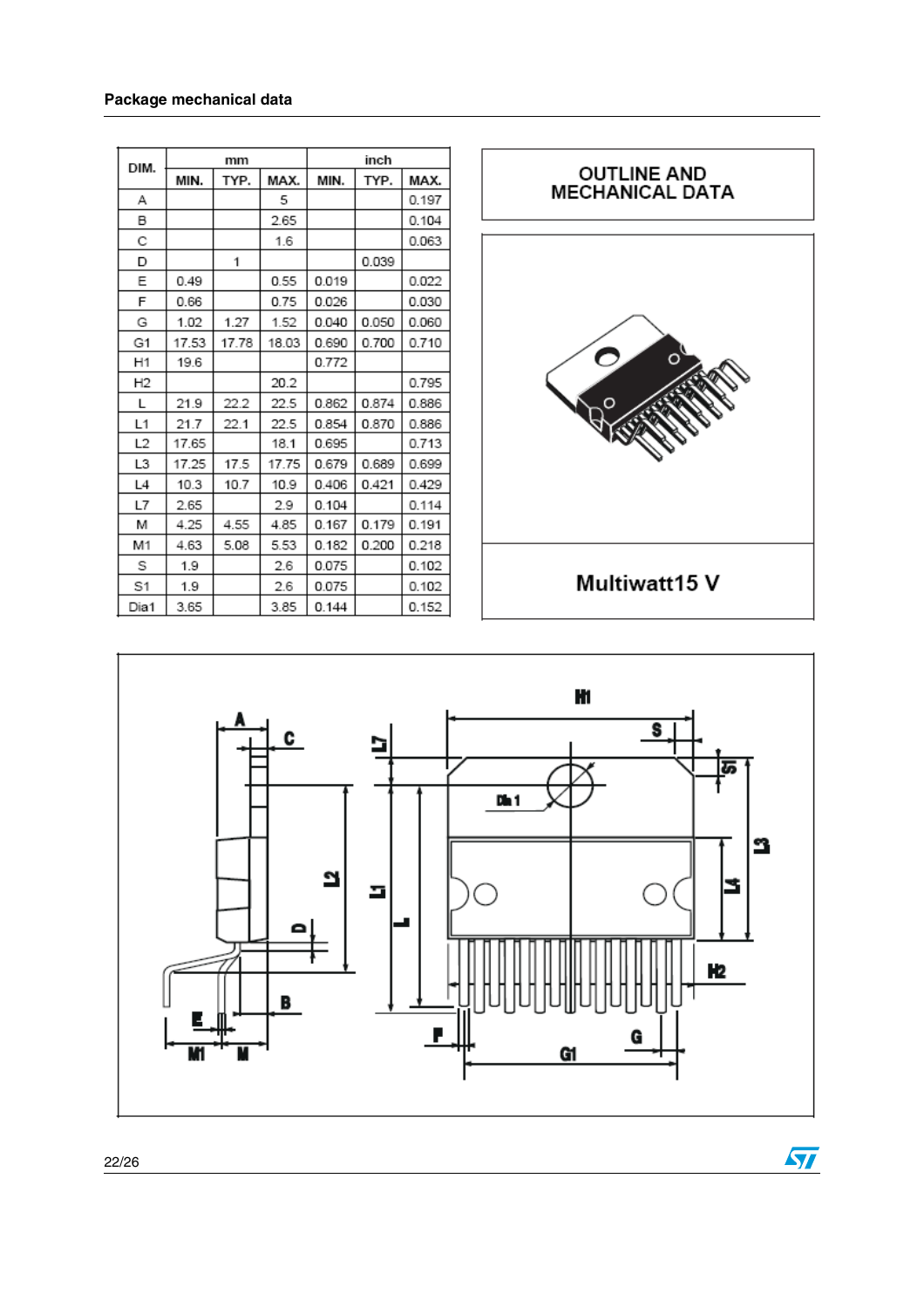| DIM. | mm   |       | inch |       |       |       |
|------|------|-------|------|-------|-------|-------|
|      | MIN. | TYP.  | MAX. | MIN.  | TYP.  | MAX.  |
| a1   | 0.51 |       |      | 0.020 |       |       |
| B    | 0.85 |       | 1.40 | 0.033 |       | 0.055 |
| b    |      | 0.50  |      |       | 0.020 |       |
| b1   | 0.38 |       | 0.50 | 0.015 |       | 0.020 |
| D    |      |       | 20.0 |       |       | 0.787 |
| Ε    |      | 8.80  |      |       | 0.346 |       |
| е    |      | 2.54  |      |       | 0.100 |       |
| e3   |      | 17.78 |      |       | 0.700 |       |
| F    |      |       | 7.10 |       |       | 0.280 |
| I    |      |       | 5.10 |       |       | 0.201 |
| L    |      | 3.30  |      |       | 0.130 |       |
| Z    |      |       | 1.27 |       |       | 0.050 |



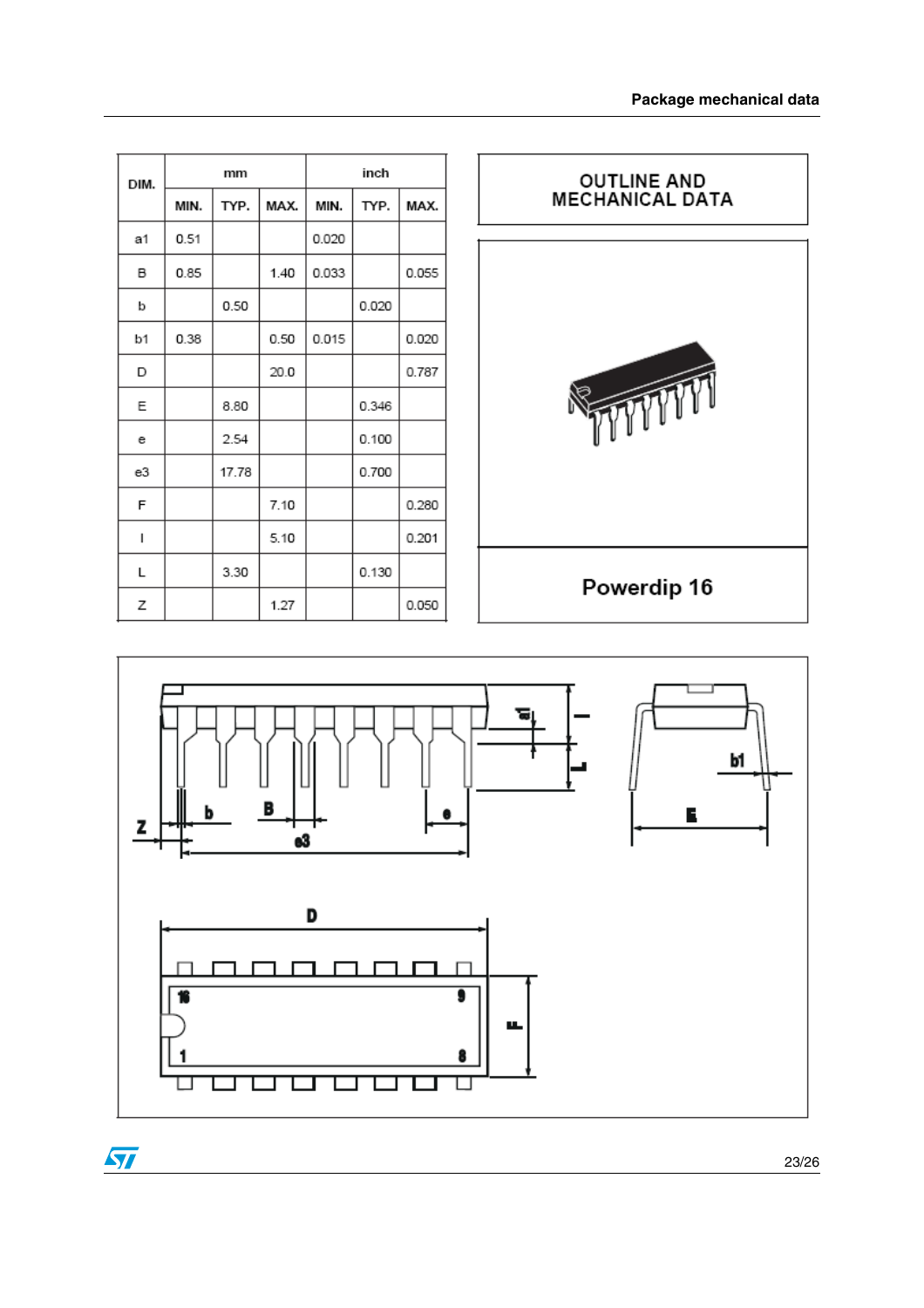#### **Package mechanical data**

| DIM. |                    | mm   |       |       | inch  |       |
|------|--------------------|------|-------|-------|-------|-------|
|      | MIN.               | TYP. | MAX.  | MIN.  | TYP.  | MAX.  |
| А    | 2.35               |      | 2.65  | 0.093 |       | 0.104 |
| A1   | 0.1                |      | 0.3   | 0.004 |       | 0.012 |
| в    | 0.33               |      | 0.51  | 0.013 |       | 0.020 |
| C    | 0.23               |      | 0.32  | 0.009 |       | 0.013 |
| D    | 12.6               |      | 13    | 0.496 |       | 0.512 |
| Ε    | 7.4                |      | 7.6   | 0.291 |       | 0.299 |
| е    |                    | 1.27 |       |       | 0.050 |       |
| н    | 10                 |      | 10.65 | 0.394 |       | 0.419 |
| h    | 0.25               |      | 0.75  | 0.010 |       | 0.030 |
| L    | 0.4                |      | 1.27  | 0.016 |       | 0.050 |
| Κ    | 0° (min.)8° (max.) |      |       |       |       |       |



 $\sqrt{2}$ 

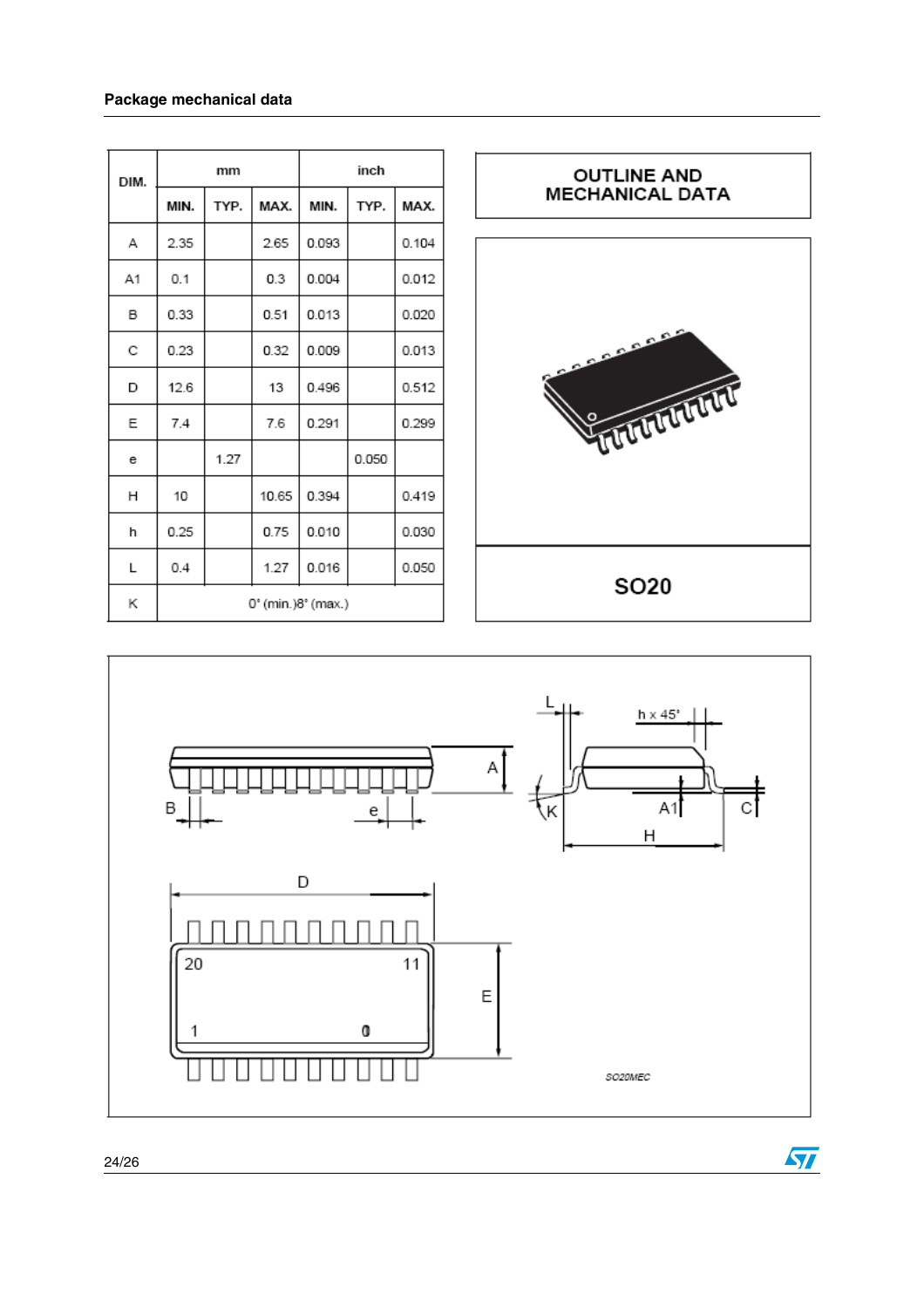# <span id="page-24-0"></span>**Revision history**

| Table 9. | <b>Document revision history</b> |  |  |
|----------|----------------------------------|--|--|
|----------|----------------------------------|--|--|

| <b>Date</b> | <b>Revision</b> | <b>Changes</b>                           |
|-------------|-----------------|------------------------------------------|
| 24-Jan-2006 |                 | Initial release.                         |
| 21-Jan-2009 | 2               | Document reformatted.<br>Added Figure 1. |